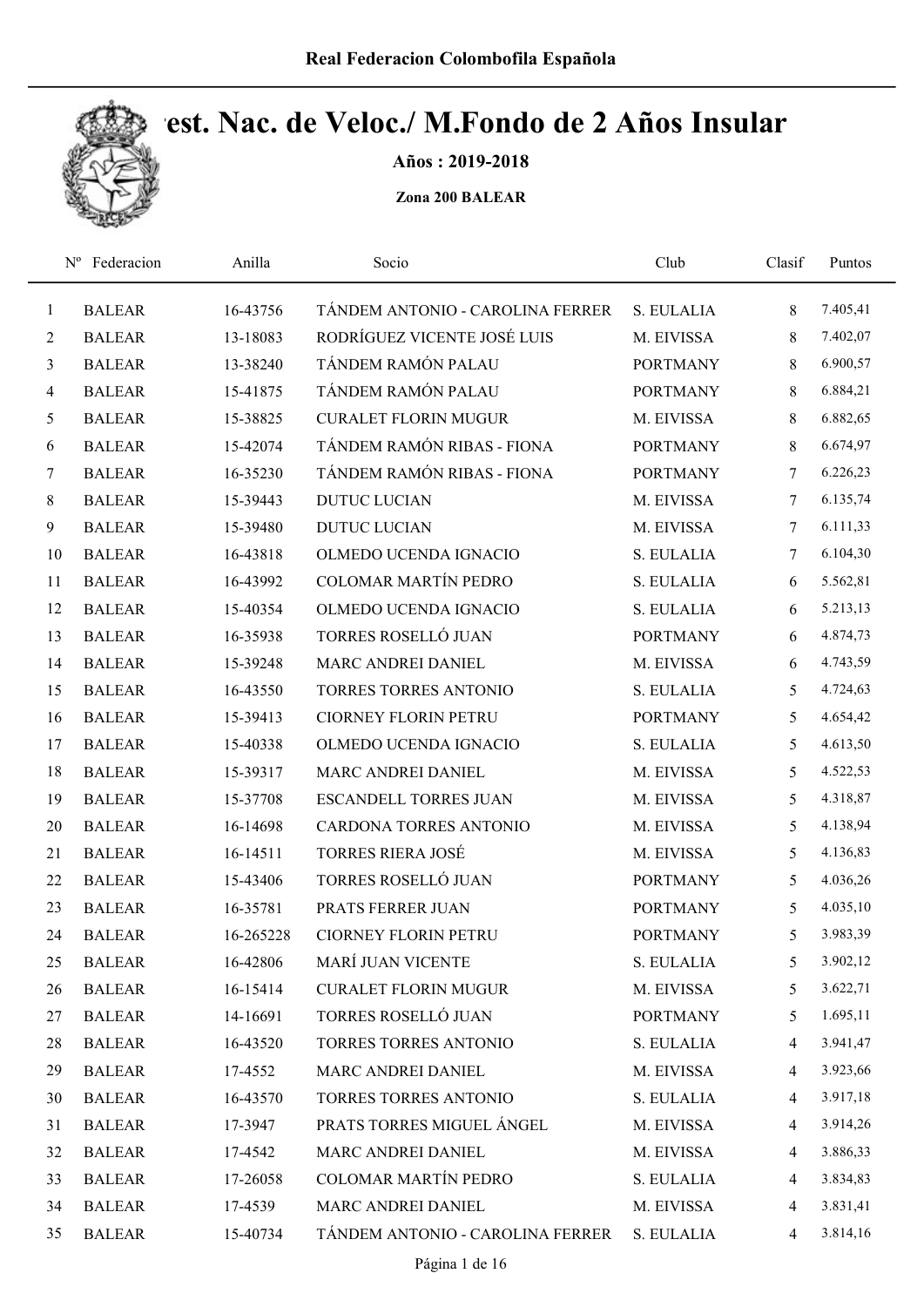

Años : 2019-2018

|    | Federacion<br>$N^{\rm o}$ | Anilla   | Socio                            | Club            | Clasif         | Puntos   |
|----|---------------------------|----------|----------------------------------|-----------------|----------------|----------|
| 36 | <b>BALEAR</b>             | 16-14507 | <b>TORRES RIERA JOSÉ</b>         | M. EIVISSA      | $\overline{4}$ | 3.803,83 |
| 37 | <b>BALEAR</b>             | 15-39398 | <b>CIORNEY FLORIN PETRU</b>      | <b>PORTMANY</b> | $\overline{4}$ | 3.780,37 |
| 38 | <b>BALEAR</b>             | 16-36551 | HARRACHI MUSTAFA                 | <b>PORTMANY</b> | $\overline{4}$ | 3.773,44 |
| 39 | <b>BALEAR</b>             | 14-14958 | PRATS TORRES MIGUEL ANGEL        | M. EIVISSA      | $\overline{4}$ | 3.765,67 |
| 40 | <b>BALEAR</b>             | 16-14589 | <b>TORRES RIERA JOSÉ</b>         | M. EIVISSA      | $\overline{4}$ | 3.764,82 |
| 41 | <b>BALEAR</b>             | 17-4557  | MARC ANDREI DANIEL               | M. EIVISSA      | $\overline{4}$ | 3.738,92 |
| 42 | <b>BALEAR</b>             | 16-14109 | RODRÍGUEZ VICENTE JOSÉ LUIS      | M. EIVISSA      | $\overline{4}$ | 3.738,60 |
| 43 | <b>BALEAR</b>             | 17-4004  | <b>DUTUC LUCIAN</b>              | M. EIVISSA      | $\overline{4}$ | 3.730,92 |
| 44 | <b>BALEAR</b>             | 17-4494  | <b>TORRES GRIVE JUAN</b>         | M. EIVISSA      | $\overline{4}$ | 3.725,83 |
| 45 | <b>BALEAR</b>             | 16-43726 | TÁNDEM ANTONIO - CAROLINA FERRER | S. EULALIA      | $\overline{4}$ | 3.719,14 |
| 46 | <b>BALEAR</b>             | 17-30197 | <b>CIORNEY FLORIN PETRU</b>      | <b>PORTMANY</b> | $\overline{4}$ | 3.717,99 |
| 47 | <b>BALEAR</b>             | 17-29441 | TÁNDEM RAMÓN PALAU               | <b>PORTMANY</b> | $\overline{4}$ | 3.715,73 |
| 48 | <b>BALEAR</b>             | 13-17580 | <b>CIORNEY FLORIN PETRU</b>      | <b>PORTMANY</b> | $\overline{4}$ | 3.715,67 |
| 49 | <b>BALEAR</b>             | 16-36367 | ESCANDELL COSTA ANTONIO J.       | <b>PORTMANY</b> | $\overline{4}$ | 3.681,18 |
| 50 | <b>BALEAR</b>             | 17-3915  | PRATS TORRES MIGUEL ÁNGEL        | M. EIVISSA      | $\overline{4}$ | 3.677,69 |
| 51 | <b>BALEAR</b>             | 15-38185 | CATALIN TOADER SOANCA            | M. EIVISSA      | $\overline{4}$ | 3.673,19 |
| 52 | <b>BALEAR</b>             | 14-15052 | <b>CURALET FLORIN MUGUR</b>      | M. EIVISSA      | $\overline{4}$ | 3.673,11 |
| 53 | <b>BALEAR</b>             | 17-6150  | <b>CURALET FLORIN MUGUR</b>      | M. EIVISSA      | $\overline{4}$ | 3.670,56 |
| 54 | <b>BALEAR</b>             | 16-15496 | <b>CURALET FLORIN MUGUR</b>      | M. EIVISSA      | $\overline{4}$ | 3.668,62 |
| 55 | <b>BALEAR</b>             | 17-26027 | <b>COLOMAR MARTÍN PEDRO</b>      | S. EULALIA      | $\overline{4}$ | 3.655,16 |
| 56 | <b>BALEAR</b>             | 16-36336 | ESCANDELL COSTA ANTONIO J.       | <b>PORTMANY</b> | $\overline{4}$ | 3.652,93 |
| 57 | <b>BALEAR</b>             | 17-6181  | PRATS TORRES MIGUEL ÁNGEL        | M. EIVISSA      | $\overline{4}$ | 3.639,93 |
| 58 | <b>BALEAR</b>             | 13-40526 | <b>TORRES TORRES ANTONIO</b>     | S. EULALIA      | $\overline{4}$ | 3.625,19 |
| 59 | <b>BALEAR</b>             | 17-3824  | <b>TORRES GRIVE JUAN</b>         | M. EIVISSA      | $\overline{4}$ | 3.607,56 |
| 60 | <b>BALEAR</b>             | 16-43274 | TUR GARCÍA JOSÉ                  | S. EULALIA      | 4              | 3.606,87 |
| 61 | <b>BALEAR</b>             | 17-3991  | PRATS TORRES MIGUEL ÁNGEL        | M. EIVISSA      | 4              | 3.592,71 |
| 62 | <b>BALEAR</b>             | 14-14891 | <b>DUTUC LUCIAN</b>              | M. EIVISSA      | $\overline{4}$ | 3.592,54 |
| 63 | <b>BALEAR</b>             | 14-17046 | TÁNDEM RAMÓN RIBAS - FIONA       | <b>PORTMANY</b> | $\overline{4}$ | 3.574,16 |
| 64 | <b>BALEAR</b>             | 14-16657 | TORRES ROSELLÓ JUAN              | <b>PORTMANY</b> | $\overline{4}$ | 3.560,19 |
| 65 | <b>BALEAR</b>             | 16-42823 | <b>MARÍ JUAN VICENTE</b>         | S. EULALIA      | $\overline{4}$ | 3.520,86 |
| 66 | <b>BALEAR</b>             | 16-15398 | <b>CURALET FLORIN MUGUR</b>      | M. EIVISSA      | $\overline{4}$ | 3.516,73 |
| 67 | <b>BALEAR</b>             | 16-3764  | CARDONA TORRES ANTONIO           | M. EIVISSA      | $\overline{4}$ | 3.493,07 |
| 68 | <b>BALEAR</b>             | 17-29741 | PRATS FERRER JUAN                | <b>PORTMANY</b> | $\overline{4}$ | 3.491,70 |
| 69 | <b>BALEAR</b>             | 17-4008  | <b>DUTUC LUCIAN</b>              | M. EIVISSA      | $\overline{4}$ | 3.457,03 |
| 70 | <b>BALEAR</b>             | 16-36532 | HARRACHI MUSTAFA                 | <b>PORTMANY</b> | 4              | 3.434,86 |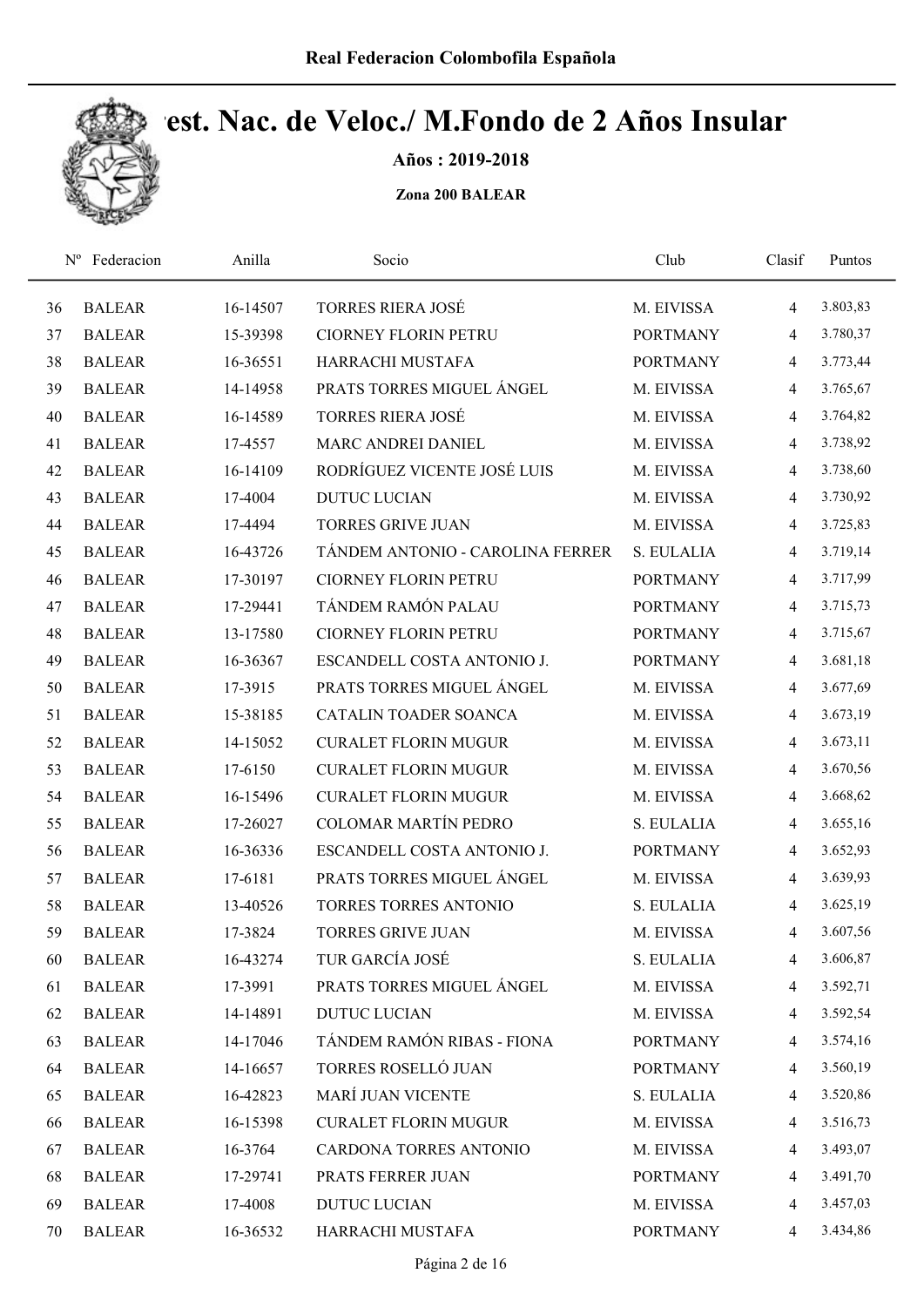

Años : 2019-2018

| $N^{\rm o}$ | Federacion    | Anilla    | Socio                            | Club            | Clasif         | Puntos   |
|-------------|---------------|-----------|----------------------------------|-----------------|----------------|----------|
| 71          | <b>BALEAR</b> | 16-15511  | <b>DUTUC LUCIAN</b>              | M. EIVISSA      | $\overline{4}$ | 3.404,96 |
| 72          | <b>BALEAR</b> | 17-24965  | MARÍ JUAN VICENTE                | S. EULALIA      | 4              | 3.367,62 |
| 73          | <b>BALEAR</b> | 16-36679  | HARRACHI MUSTAFA                 | <b>PORTMANY</b> | 4              | 3.311,44 |
| 74          | <b>BALEAR</b> | 15-40681  | TÁNDEM ANTONIO - CAROLINA FERRER | S. EULALIA      | $\overline{4}$ | 3.224,91 |
| 75          | <b>BALEAR</b> | 16-36813  | TÁNDEM CARDONA - PRATS           | <b>PORTMANY</b> | 4              | 3.143,73 |
| 76          | <b>BALEAR</b> | 15-40438  | <b>COLOMAR MARTÍN PEDRO</b>      | S. EULALIA      | 4              | 3.103,79 |
| 77          | <b>BALEAR</b> | 15-38386  | RODRÍGUEZ VICENTE JOSÉ LUIS      | M. EIVISSA      | $\overline{4}$ | 3.045,83 |
| 78          | <b>BALEAR</b> | 11-57263  | ESCANDELL COSTA ANTONIO J.       | <b>PORTMANY</b> | $\overline{4}$ | 3.043,54 |
| 79          | <b>BALEAR</b> | 17-4669   | <b>TORRES MARÍ VICENTE</b>       | M. EIVISSA      | $\overline{4}$ | 2.879,28 |
| 80          | <b>BALEAR</b> | 17-29233  | TORRES ROSELLÓ JUAN              | <b>PORTMANY</b> | $\overline{4}$ | 2.859,06 |
| 81          | <b>BALEAR</b> | 15-39011  | <b>CARDONA TORRES ANTONIO</b>    | M. EIVISSA      | $\overline{4}$ | 2.360,16 |
| 82          | <b>BALEAR</b> | 16-35447  | TÁNDEM RAMÓN PALAU               | <b>PORTMANY</b> | 3              | 2.936,11 |
| 83          | <b>BALEAR</b> | 15-40576  | <b>TORRES TORRES ANTONIO</b>     | S. EULALIA      | 3              | 2.913,40 |
| 84          | <b>BALEAR</b> | 16-14141  | RODRÍGUEZ VICENTE JOSÉ LUIS      | M. EIVISSA      | 3              | 2.912,26 |
| 85          | <b>BALEAR</b> | 15-37936  | PRATS TORRES MIGUEL ÁNGEL        | M. EIVISSA      | 3              | 2.863,61 |
| 86          | <b>BALEAR</b> | 13-17610  | <b>CIORNEY FLORIN PETRU</b>      | <b>PORTMANY</b> | 3              | 2.859,61 |
| 87          | <b>BALEAR</b> | 15-38317  | RODRÍGUEZ VICENTE JOSÉ LUIS      | M. EIVISSA      | $\mathfrak{Z}$ | 2.851,49 |
| 88          | <b>BALEAR</b> | 17-25988  | <b>COLOMAR MARTÍN PEDRO</b>      | S. EULALIA      | 3              | 2.850,52 |
| 89          | <b>BALEAR</b> | 15-38292  | CATALIN TOADER SOANCA            | M. EIVISSA      | $\mathfrak{Z}$ | 2.840,83 |
| 90          | <b>BALEAR</b> | 15-37557  | COSTA FERRER ÁNGELA              | M. EIVISSA      | 3              | 2.840,14 |
| 91          | <b>BALEAR</b> | 17-29818  | PRATS FERRER JUAN                | <b>PORTMANY</b> | 3              | 2.833,84 |
| 92          | <b>BALEAR</b> | 16-43908  | <b>COLOMAR MARTÍN PEDRO</b>      | S. EULALIA      | 3              | 2.829,75 |
| 93          | <b>BALEAR</b> | 16-15857  | VALERO TORRES GERMÁN             | M. EIVISSA      | 3              | 2.822,18 |
| 94          | <b>BALEAR</b> | 15-5092   | <b>TORRES TORRES ANTONIO</b>     | S. EULALIA      | 3              | 2.808,95 |
| 95          | <b>BALEAR</b> | 17-26003  | <b>COLOMAR MARTÍN PEDRO</b>      | S. EULALIA      | 3              | 2.800,65 |
| 96          | <b>BALEAR</b> | 17-30125  | <b>CIORNEY FLORIN PETRU</b>      | <b>PORTMANY</b> | 3              | 2.785,66 |
| 97          | <b>BALEAR</b> | $17-4$    | TORRES TORRES ANTONIO            | S. EULALIA      | 3              | 2.781,40 |
| 98          | <b>BALEAR</b> | 14-17047  | TÁNDEM RAMÓN RIBAS - FIONA       | <b>PORTMANY</b> | 3              | 2.773,75 |
| 99          | <b>BALEAR</b> | 17-5454   | VALERO TORRES GERMÁN             | M. EIVISSA      | 3              | 2.772,85 |
| 100         | <b>BALEAR</b> | 16-35277  | PRATS FERRER JUAN                | <b>PORTMANY</b> | 3              | 2.772,77 |
| 101         | <b>BALEAR</b> | 17-25261  | TUR GARCÍA JOSÉ                  | S. EULALIA      | 3              | 2.772,20 |
| 102         | <b>BALEAR</b> | 17-25381  | TUR GARCÍA JOSÉ                  | S. EULALIA      | 3              | 2.770,33 |
| 103         | <b>BALEAR</b> | 18-230251 | TORRES MARÍ VICENTE              | M. EIVISSA      | 3              | 2.768,24 |
| 104         | <b>BALEAR</b> | 15-38596  | RAMÍREZ ROLDÁN JUAN FCO.         | M. EIVISSA      | 3              | 2.765,08 |
| 105         | <b>BALEAR</b> | 18-256677 | TORRES ROSELLÓ JUAN              | <b>PORTMANY</b> | $\mathfrak{Z}$ | 2.759,12 |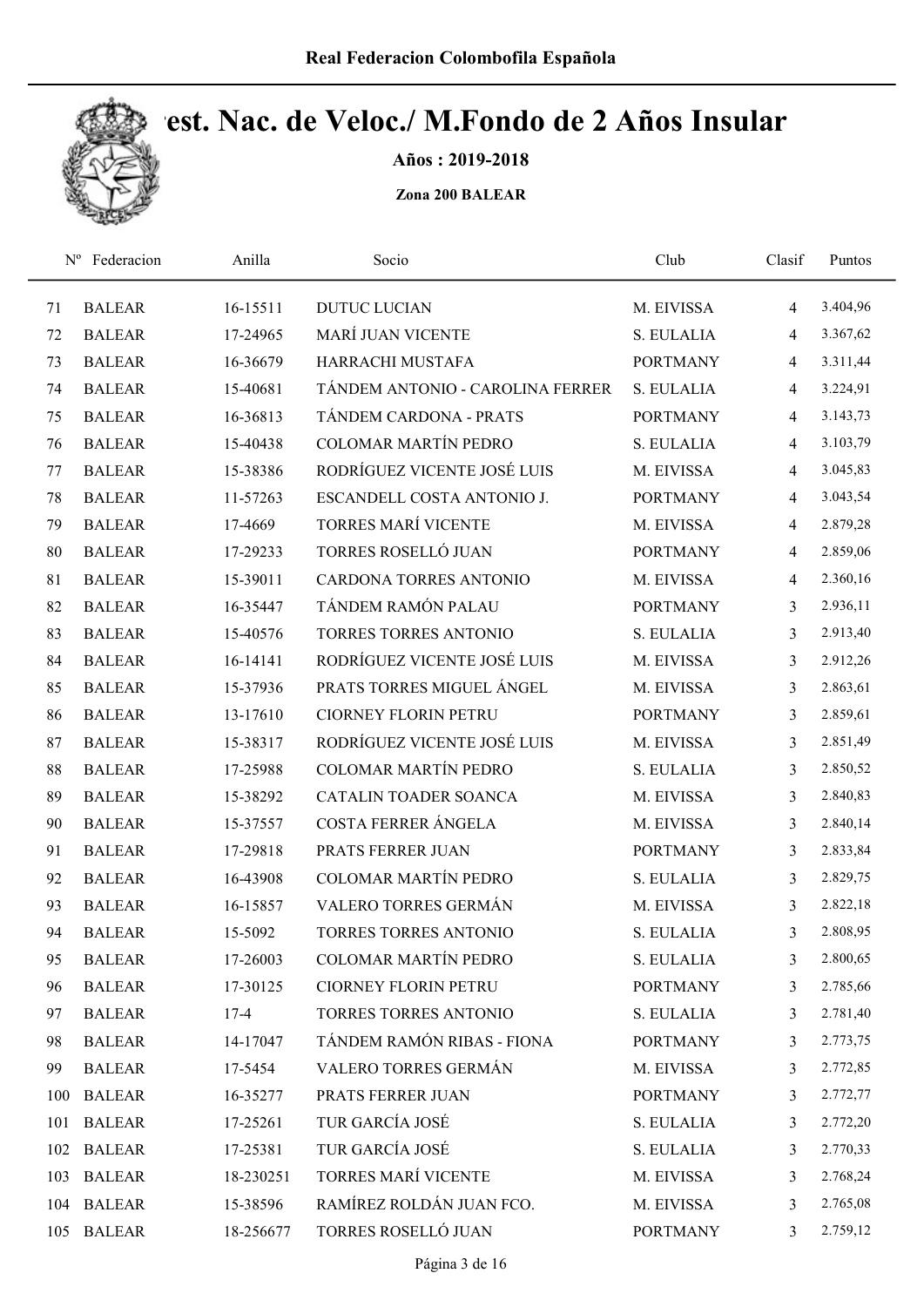

Años : 2019-2018

| $N^{\rm o}$ | Federacion    | Anilla    | Socio                            | Club            | Clasif | Puntos   |
|-------------|---------------|-----------|----------------------------------|-----------------|--------|----------|
| 106         | <b>BALEAR</b> | 16-13715  | RAMÍREZ ROLDÁN JUAN FCO.         | M. EIVISSA      | 3      | 2.756,70 |
| 107         | <b>BALEAR</b> | 18-229732 | RAMÍREZ ROLDÁN JUAN FCO.         | M. EIVISSA      | 3      | 2.741,37 |
| 108         | <b>BALEAR</b> | 17-25891  | OLMEDO UCENDA IGNACIO            | S. EULALIA      | 3      | 2.722,91 |
| 109         | <b>BALEAR</b> | 16-14868  | <b>TORRES MARÍ VICENTE</b>       | M. EIVISSA      | 3      | 2.718,82 |
| 110         | <b>BALEAR</b> | 15-37939  | PRATS TORRES MIGUEL ÁNGEL        | M. EIVISSA      | 3      | 2.697,06 |
| 111         | <b>BALEAR</b> | 17-4192   | <b>CATALIN TOADER SOANCA</b>     | M. EIVISSA      | 3      | 2.694,19 |
| 112         | <b>BALEAR</b> | 16-43619  | TÁNDEM ANTONIO - CAROLINA FERRER | S. EULALIA      | 3      | 2.676,84 |
| 113         | <b>BALEAR</b> | 15-41880  | TÁNDEM RAMÓN PALAU               | <b>PORTMANY</b> | 3      | 2.631,89 |
| 114         | <b>BALEAR</b> | 17-3717   | RAMÍREZ ROLDÁN JUAN FCO.         | M. EIVISSA      | 3      | 2.619,92 |
| 115         | <b>BALEAR</b> | 16-43519  | <b>TORRES TORRES ANTONIO</b>     | S. EULALIA      | 3      | 2.607,73 |
| 116         | <b>BALEAR</b> | 17-25841  | <b>COSTA CLAPES RAFAEL</b>       | S. EULALIA      | 3      | 2.583,39 |
| 117         | <b>BALEAR</b> | 15-38682  | COSTA FERRER ÁNGELA              | M. EIVISSA      | 3      | 2.578,02 |
| 118         | <b>BALEAR</b> | 17-5506   | VALERO TORRES GERMÁN             | M. EIVISSA      | 3      | 2.563,79 |
| 119         | <b>BALEAR</b> | 14-14937  | PRATS TORRES MIGUEL ÁNGEL        | M. EIVISSA      | 3      | 2.532,60 |
| 120         | <b>BALEAR</b> | 16-36837  | TÁNDEM CARDONA - PRATS           | <b>PORTMANY</b> | 3      | 2.526,60 |
| 121         | <b>BALEAR</b> | 15-38279  | CATALIN TOADER SOANCA            | M. EIVISSA      | 3      | 2.523,68 |
| 122         | <b>BALEAR</b> | 15-38724  | RAMÍREZ ROLDÁN JUAN FCO.         | M. EIVISSA      | 3      | 2.464,78 |
| 123         | <b>BALEAR</b> | 16-15314  | <b>ESCANDELL TORRES JUAN</b>     | M. EIVISSA      | 3      | 2.433,62 |
| 124         | <b>BALEAR</b> | 17-3838   | <b>TORRES GRIVE JUAN</b>         | M. EIVISSA      | 3      | 2.433,28 |
| 125         | <b>BALEAR</b> | 16-14165  | RODRÍGUEZ VICENTE JOSÉ LUIS      | M. EIVISSA      | 3      | 2.429,65 |
| 126         | <b>BALEAR</b> | 16-42808  | MARÍ JUAN VICENTE                | S. EULALIA      | 3      | 2.332,12 |
| 127         | <b>BALEAR</b> | 15-39164  | <b>TORRES MARÍ VICENTE</b>       | M. EIVISSA      | 3      | 2.289,50 |
| 128         | <b>BALEAR</b> | 16-15727  | VALERO TORRES GERMÁN             | M. EIVISSA      | 3      | 2.271,49 |
| 129         | <b>BALEAR</b> | 13-39627  | <b>MARÍ JUAN VICENTE</b>         | S. EULALIA      | 3      | 2.238,90 |
|             | 130 BALEAR    | 14-18642  | TÁNDEM ANTONIO - CAROLINA FERRER | S. EULALIA      | 3      | 2.214,63 |
| 131         | <b>BALEAR</b> | 16-36018  | <b>RIBAS RIBAS DANIEL</b>        | <b>PORTMANY</b> | 3      | 2.151,37 |
|             | 132 BALEAR    | 10-110114 | TÁNDEM RAMÓN PALAU               | <b>PORTMANY</b> | 3      | 2.137,27 |
| 133         | <b>BALEAR</b> | 16-13653  | TORRES GRIVE JUAN                | M. EIVISSA      | 3      | 2.039,43 |
|             | 134 BALEAR    | 14-15406  | <b>TORRES RIERA JOSÉ</b>         | M. EIVISSA      | 3      | 1.979,13 |
| 135         | <b>BALEAR</b> | 16-35993  | TORRES ROSELLÓ JUAN              | <b>PORTMANY</b> | 3      | 1.963,18 |
| 136         | <b>BALEAR</b> | 14-18159  | PÉREZ FUENTES FCO. JAVIER        | <b>PORTMANY</b> | 3      | 1.847,49 |
| 137         | <b>BALEAR</b> | 16-36092  | RIBAS RIBAS DANIEL               | <b>PORTMANY</b> | 3      | 1.845,25 |
| 138         | <b>BALEAR</b> | 16-265233 | <b>CIORNEY FLORIN PETRU</b>      | <b>PORTMANY</b> | 3      | 1.797,15 |
| 139         | <b>BALEAR</b> | 15-42324  | PÉREZ FUENTES FCO. JAVIER        | <b>PORTMANY</b> | 3      | 1.776,96 |
| 140         | <b>BALEAR</b> | 16-36783  | TÁNDEM CARDONA - PRATS           | <b>PORTMANY</b> | 3      | 1.750,95 |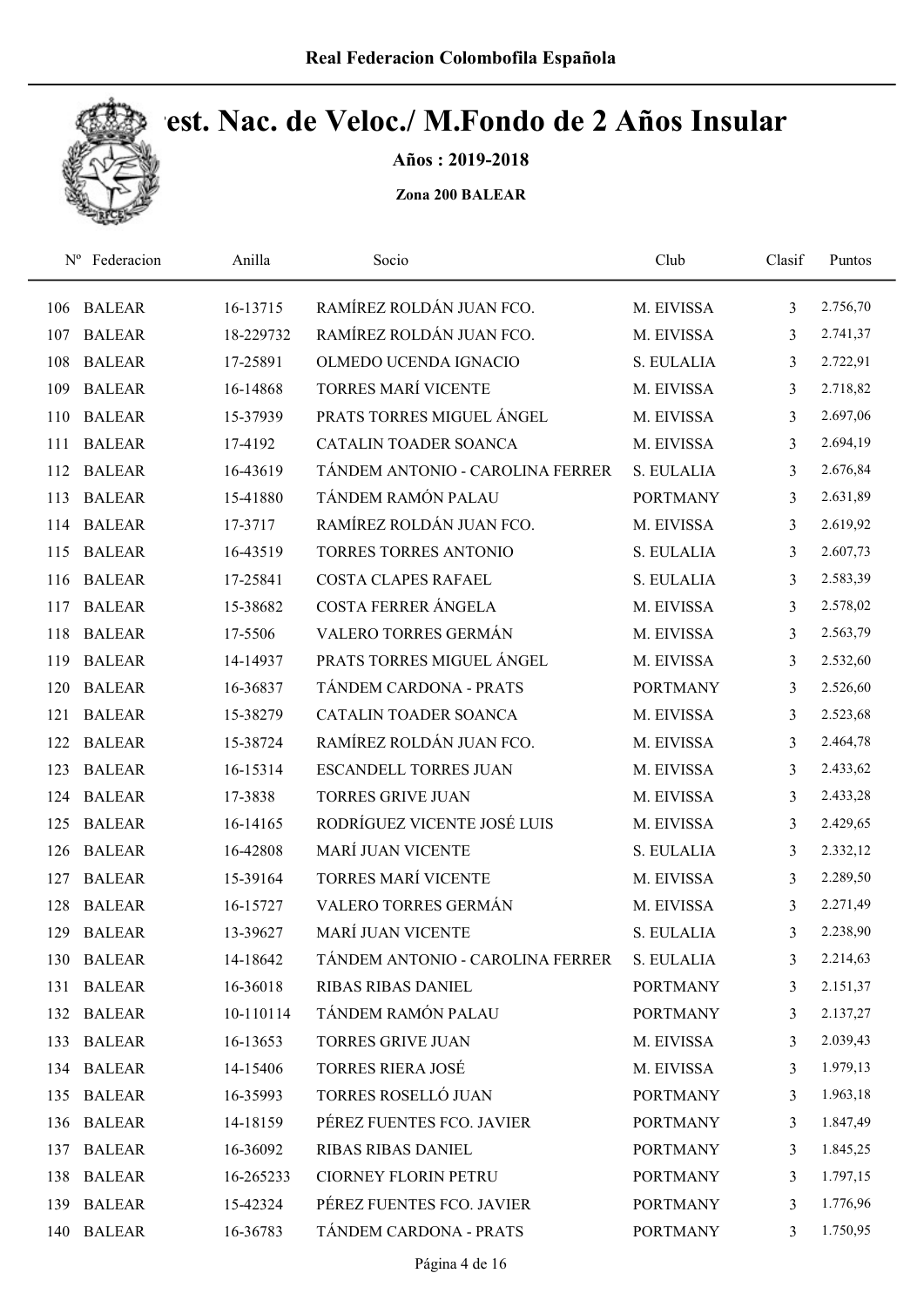

Años : 2019-2018

| $N^{\rm o}$ | Federacion    | Anilla    | Socio                        | Club            | Clasif         | Puntos   |
|-------------|---------------|-----------|------------------------------|-----------------|----------------|----------|
| 141         | <b>BALEAR</b> | 15-42964  | PÉREZ FUENTES FCO. JAVIER    | <b>PORTMANY</b> | 3              | 1.535,59 |
| 142         | <b>BALEAR</b> | 17-24977  | <b>MARÍ JUAN VICENTE</b>     | S. EULALIA      | 3              | 1.477,60 |
| 143         | <b>BALEAR</b> | 17-5544   | COSTA FERRER ÁNGELA          | M. EIVISSA      | 3              | 1.359,00 |
| 144         | <b>BALEAR</b> | 16-3772   | <b>TORRES MARÍ VICENTE</b>   | M. EIVISSA      | 3              | 1.112,96 |
| 145         | <b>BALEAR</b> | 15-38379  | RODRÍGUEZ VICENTE JOSÉ LUIS  | M. EIVISSA      | 2              | 1.937,59 |
| 146         | <b>BALEAR</b> | 16-43878  | COSTA CLAPES RAFAEL          | S. EULALIA      | $\overline{2}$ | 1.929,14 |
| 147         | <b>BALEAR</b> | 16-35146  | TÁNDEM RAMÓN RIBAS - FIONA   | <b>PORTMANY</b> | $\overline{2}$ | 1.924,97 |
| 148         | <b>BALEAR</b> | 16-13688  | CATALIN TOADER SOANCA        | M. EIVISSA      | $\overline{2}$ | 1.905,44 |
| 149         | <b>BALEAR</b> | 16-43352  | TUR GARCÍA JOSÉ              | S. EULALIA      | 2              | 1.903,82 |
| 150         | <b>BALEAR</b> | 16-43199  | RAMÍREZ ROLDÁN JUAN FCO.     | M. EIVISSA      | 2              | 1.902,11 |
| 151         | <b>BALEAR</b> | 16-13659  | <b>CATALIN TOADER SOANCA</b> | M. EIVISSA      | 2              | 1.900,02 |
| 152         | <b>BALEAR</b> | 17-28818  | ESCANDELL COSTA ANTONIO J.   | <b>PORTMANY</b> | $\overline{2}$ | 1.892,29 |
| 153         | <b>BALEAR</b> | 17-30073  | <b>RIBAS RIBAS DANIEL</b>    | <b>PORTMANY</b> | $\overline{2}$ | 1.889,22 |
| 154         | <b>BALEAR</b> | 15-41994  | TÁNDEM RAMÓN RIBAS - FIONA   | <b>PORTMANY</b> | $\overline{2}$ | 1.881,62 |
| 155         | <b>BALEAR</b> | 17-29173  | TORRES ROSELLÓ JUAN          | <b>PORTMANY</b> | $\overline{2}$ | 1.880,98 |
| 156         | <b>BALEAR</b> | 17-5898   | <b>ESCANDELL TORRES JUAN</b> | M. EIVISSA      | $\overline{2}$ | 1.878,90 |
| 157         | <b>BALEAR</b> | 18-230259 | <b>TORRES MARÍ VICENTE</b>   | M. EIVISSA      | $\overline{2}$ | 1.872,18 |
| 158         | <b>BALEAR</b> | 16-15755  | VALERO TORRES GERMÁN         | M. EIVISSA      | $\overline{2}$ | 1.871,18 |
| 159         | <b>BALEAR</b> | 17-24953  | OLMEDO UCENDA IGNACIO        | S. EULALIA      | $\overline{2}$ | 1.870,68 |
| 160         | <b>BALEAR</b> | 16-13753  | RAMÍREZ ROLDÁN JUAN FCO.     | M. EIVISSA      | 2              | 1.870,00 |
| 161         | <b>BALEAR</b> | 17-25875  | COSTA CLAPES RAFAEL          | S. EULALIA      | $\overline{2}$ | 1.864,57 |
| 162         | <b>BALEAR</b> | 18-230681 | <b>CUCU FLORIAN</b>          | M. EIVISSA      | 2              | 1.863,89 |
| 163         | <b>BALEAR</b> | 17-5693   | RODRÍGUEZ VICENTE JOSÉ LUIS  | M. EIVISSA      | 2              | 1.862,11 |
| 164         | <b>BALEAR</b> | 16-43930  | COLOMAR MARTÍN PEDRO         | S. EULALIA      | 2              | 1.857,36 |
| 165         | <b>BALEAR</b> | 17-6016   | <b>CURALET FLORIN MUGUR</b>  | M. EIVISSA      | 2              | 1.857,06 |
| 166         | <b>BALEAR</b> | 17-4220   | CATALIN TOADER SOANCA        | M. EIVISSA      | 2              | 1.856,63 |
| 167         | <b>BALEAR</b> | 17-5446   | VALERO TORRES GERMÁN         | M. EIVISSA      | 2              | 1.853,29 |
| 168         | <b>BALEAR</b> | 15-39385  | <b>CIORNEY FLORIN PETRU</b>  | <b>PORTMANY</b> | 2              | 1.849,55 |
| 169         | <b>BALEAR</b> | 17-5467   | VALERO TORRES GERMÁN         | M. EIVISSA      | 2              | 1.847,72 |
| 170         | <b>BALEAR</b> | 17-3953   | PRATS TORRES MIGUEL ÁNGEL    | M. EIVISSA      | 2              | 1.844,64 |
| 171         | <b>BALEAR</b> | 17-29439  | TÁNDEM RAMÓN PALAU           | <b>PORTMANY</b> | 2              | 1.843,97 |
| 172         | <b>BALEAR</b> | 14-14851  | <b>DUTUC LUCIAN</b>          | M. EIVISSA      | 2              | 1.843,16 |
| 173         | <b>BALEAR</b> | 18-257685 | PORTAS PRATS ANTONIO         | <b>PORTMANY</b> | 2              | 1.841,07 |
| 174         | <b>BALEAR</b> | 16-14081  | COSTA FERRER ÁNGELA          | M. EIVISSA      | 2              | 1.840,09 |
| 175         | <b>BALEAR</b> | 16-36375  | ESCANDELL COSTA ANTONIO J.   | <b>PORTMANY</b> | 2              | 1.837,94 |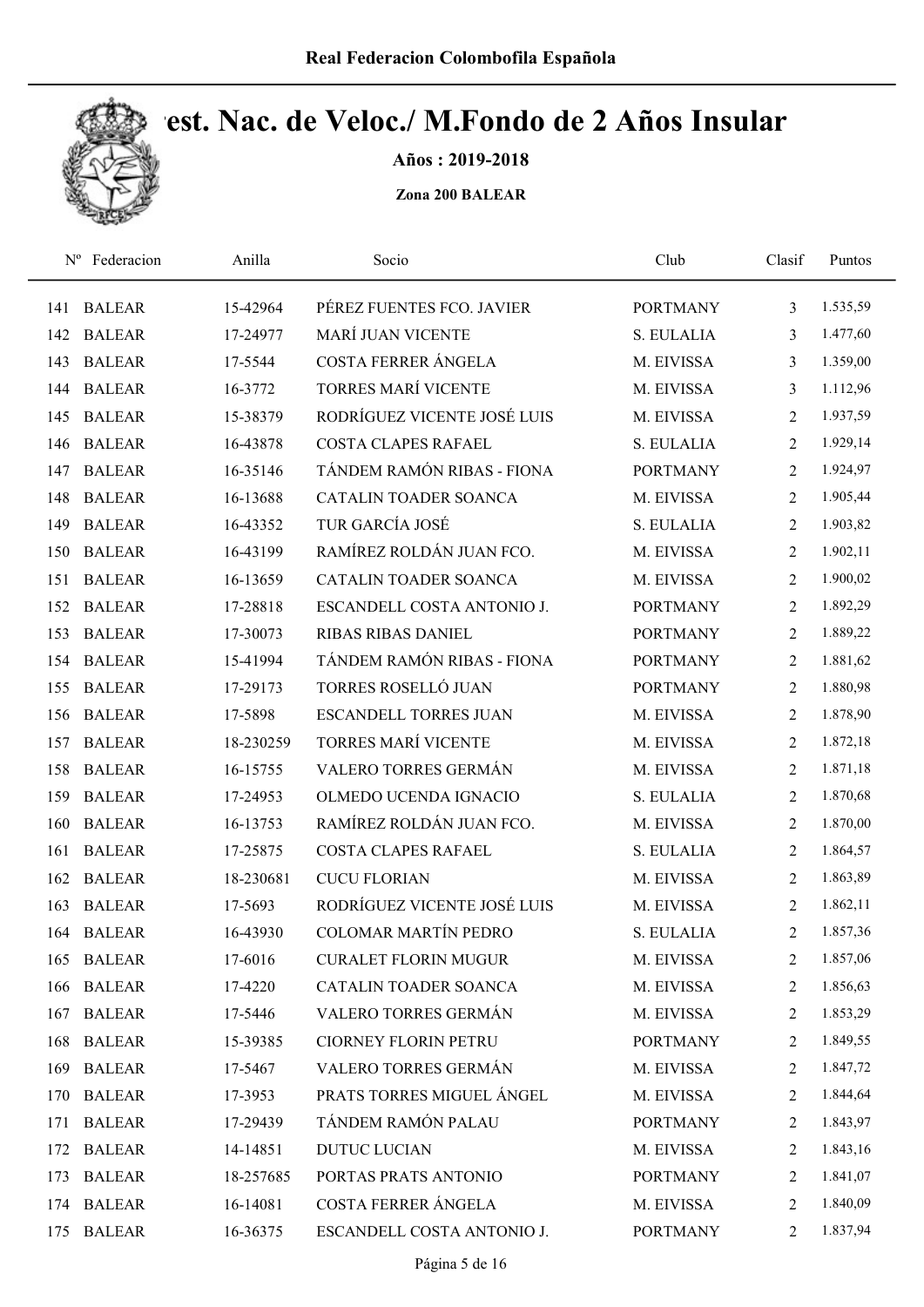

Años : 2019-2018

| $N^{\rm o}$ | Federacion    | Anilla   | Socio                            | Club            | Clasif         | Puntos   |
|-------------|---------------|----------|----------------------------------|-----------------|----------------|----------|
| 176         | <b>BALEAR</b> | 15-43526 | PLANELLS ROIG DOMINGO            | <b>PORTMANY</b> | 2              | 1.837,80 |
| 177         | <b>BALEAR</b> | 15-37558 | COSTA FERRER ÁNGELA              | M. EIVISSA      | 2              | 1.831,82 |
| 178         | <b>BALEAR</b> | 16-13521 | <b>TORRES GRIVE JUAN</b>         | M. EIVISSA      | 2              | 1.826,84 |
| 179         | <b>BALEAR</b> | 15-42601 | PORTAS PRATS ANTONIO             | <b>PORTMANY</b> | 2              | 1.825,93 |
| 180         | <b>BALEAR</b> | 16-36454 | ESCANDELL COSTA ANTONIO J.       | <b>PORTMANY</b> | 2              | 1.825,41 |
| 181         | <b>BALEAR</b> | 17-5886  | <b>ESCANDELL TORRES JUAN</b>     | M. EIVISSA      | 2              | 1.821,84 |
| 182         | <b>BALEAR</b> | 17-4959  | <b>TORRES RIERA JOSÉ</b>         | M. EIVISSA      | $\overline{2}$ | 1.818,92 |
| 183         | <b>BALEAR</b> | 16-13876 | COSTA ESCANDELL ANTONIO          | M. EIVISSA      | $\overline{2}$ | 1.815,43 |
| 184         | <b>BALEAR</b> | 17-3786  | RAMÍREZ ROLDÁN JUAN FCO.         | M. EIVISSA      | 2              | 1.813,89 |
| 185         | <b>BALEAR</b> | 09-84781 | ESCANDELL COSTA ANTONIO J.       | <b>PORTMANY</b> | 2              | 1.812,67 |
| 186         | <b>BALEAR</b> | 16-36187 | PLANELLS ROIG DOMINGO            | <b>PORTMANY</b> | 2              | 1.811,34 |
| 187         | <b>BALEAR</b> | 16-35263 | PRATS FERRER JUAN                | <b>PORTMANY</b> | $\overline{2}$ | 1.810,84 |
| 188         | <b>BALEAR</b> | 16-14699 | <b>CARDONA TORRES ANTONIO</b>    | M. EIVISSA      | 2              | 1.804,54 |
| 189         | <b>BALEAR</b> | 17-24929 | OLMEDO UCENDA IGNACIO            | S. EULALIA      | $\overline{2}$ | 1.800,02 |
| 190         | <b>BALEAR</b> | 17-29025 | TÁNDEM RAMÓN RIBAS - FIONA       | <b>PORTMANY</b> | $\overline{2}$ | 1.789,12 |
| 191         | <b>BALEAR</b> | 17-5563  | COSTA FERRER ÁNGELA              | M. EIVISSA      | 2              | 1.784,35 |
| 192         | <b>BALEAR</b> | 16-14658 | CARDONA TORRES ANTONIO           | M. EIVISSA      | 2              | 1.784,19 |
| 193         | <b>BALEAR</b> | 17-3869  | <b>TORRES GRIVE JUAN</b>         | M. EIVISSA      | $\overline{2}$ | 1.780,35 |
| 194         | <b>BALEAR</b> | 16-14753 | CARDONA TORRES ANTONIO           | M. EIVISSA      | $\overline{2}$ | 1.775,37 |
| 195         | <b>BALEAR</b> | 17-5736  | COSTA ESCANDELL ANTONIO          | M. EIVISSA      | 2              | 1.755,93 |
| 196         | <b>BALEAR</b> | 17-5478  | VALERO TORRES GERMÁN             | M. EIVISSA      | $\overline{2}$ | 1.754,47 |
| 197         | <b>BALEAR</b> | 14-16326 | <b>ESCANDELL TORRES JUAN</b>     | M. EIVISSA      | 2              | 1.753,09 |
| 198         | <b>BALEAR</b> | 14-15993 | <b>CUCU FLORIAN</b>              | M. EIVISSA      | 2              | 1.749,71 |
| 199         | <b>BALEAR</b> | 14-15715 | CARDONA TORRES ANTONIO           | M. EIVISSA      | $\overline{2}$ | 1.742,49 |
| 200         | <b>BALEAR</b> | 16-15624 | MARC ANDREI DANIEL               | M. EIVISSA      | 2              | 1.741,11 |
| 201         | <b>BALEAR</b> | 15-39216 | <b>TORRES MARÍ VICENTE</b>       | M. EIVISSA      | 2              | 1.739,88 |
|             | 202 BALEAR    | 17-30186 | <b>CIORNEY FLORIN PETRU</b>      | <b>PORTMANY</b> | $\overline{2}$ | 1.708,07 |
| 203         | <b>BALEAR</b> | 17-30375 | PLANELLS ROIG DOMINGO            | <b>PORTMANY</b> | 2              | 1.703,91 |
| 204         | <b>BALEAR</b> | 16-15221 | <b>ESCANDELL TORRES JUAN</b>     | M. EIVISSA      | 2              | 1.684,59 |
| 205         | <b>BALEAR</b> | 15-37552 | COSTA FERRER ÁNGELA              | M. EIVISSA      | 2              | 1.680,14 |
| 206         | <b>BALEAR</b> | 15-42853 | <b>JUAN RIBAS VICENTE</b>        | <b>PORTMANY</b> | 2              | 1.665,60 |
| 207         | <b>BALEAR</b> | 17-5702  | COSTA ESCANDELL ANTONIO          | M. EIVISSA      | 2              | 1.663,86 |
| 208         | <b>BALEAR</b> | 17-29348 | <b>JUAN RIBAS VICENTE</b>        | <b>PORTMANY</b> | 2              | 1.652,80 |
| 209         | <b>BALEAR</b> | 17-3710  | TORRES GRIVE JUAN                | M. EIVISSA      | 2              | 1.651,21 |
| 210         | <b>BALEAR</b> | 15-40606 | TÁNDEM ANTONIO - CAROLINA FERRER | S. EULALIA      | 2              | 1.635,68 |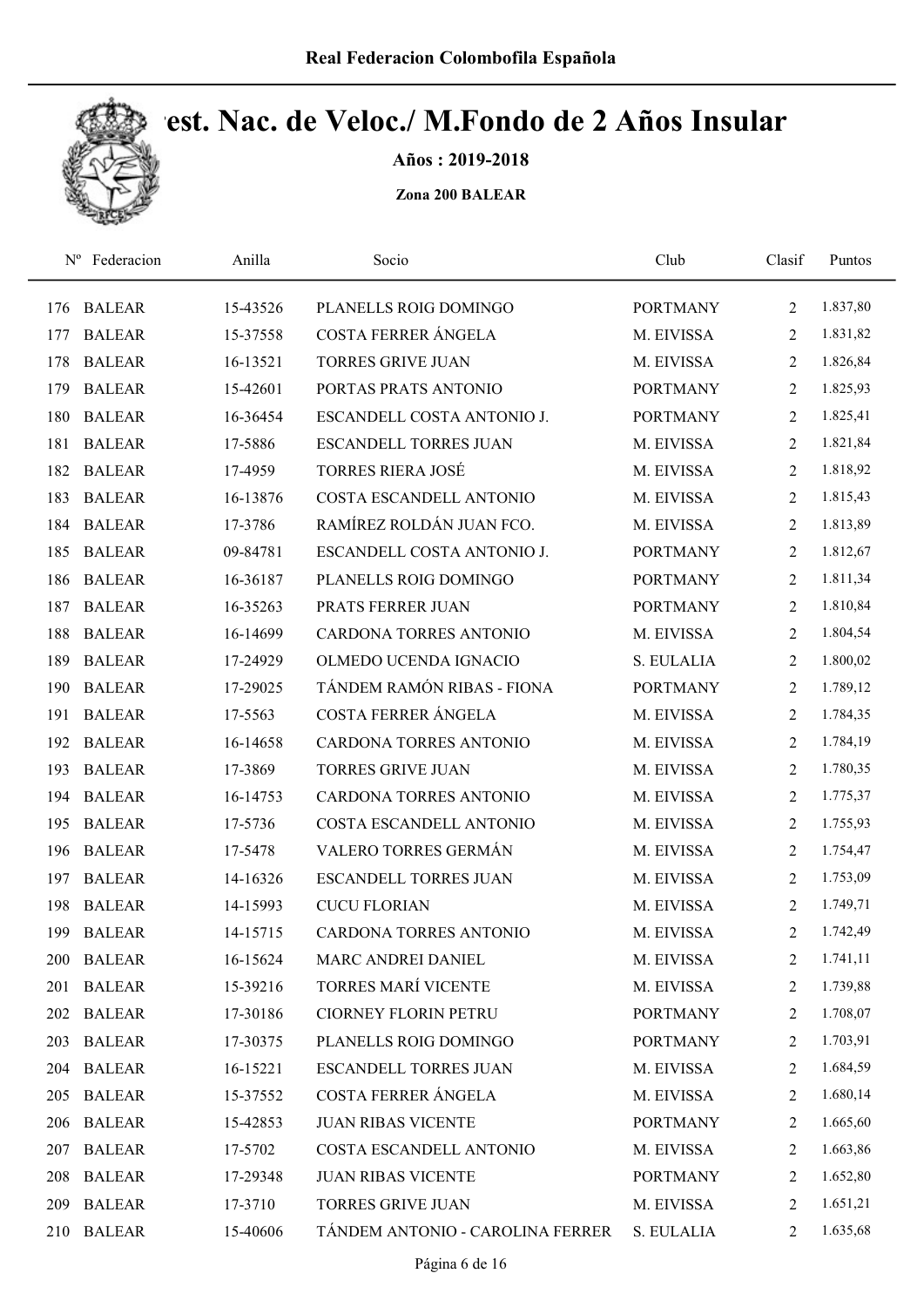

Años : 2019-2018

| $N^{\rm o}$ | Federacion    | Anilla    | Socio                         | Club            | Clasif         | Puntos   |
|-------------|---------------|-----------|-------------------------------|-----------------|----------------|----------|
| 211         | <b>BALEAR</b> | 16-14747  | CARDONA TORRES ANTONIO        | M. EIVISSA      | $\overline{2}$ | 1.608,21 |
| 212         | <b>BALEAR</b> | 17-5756   | COSTA ESCANDELL ANTONIO       | M. EIVISSA      | 2              | 1.603,77 |
| 213         | <b>BALEAR</b> | 12-64114  | PÉREZ FUENTES FCO. JAVIER     | <b>PORTMANY</b> | 2              | 1.601,85 |
| 214         | <b>BALEAR</b> | 17-25306  | TUR GARCÍA JOSÉ               | S. EULALIA      | 2              | 1.546,56 |
| 215         | <b>BALEAR</b> | 16-15724  | VALERO TORRES GERMÁN          | M. EIVISSA      | 2              | 1.542,71 |
| 216         | <b>BALEAR</b> | 18-257692 | PORTAS PRATS ANTONIO          | <b>PORTMANY</b> | $\overline{2}$ | 1.515,16 |
| 217         | <b>BALEAR</b> | 16-24886  | TÁNDEM CARDONA - PRATS        | <b>PORTMANY</b> | 2              | 1.510,54 |
| 218         | <b>BALEAR</b> | 18-229456 | PIEDRA MANGAS RAFAEL          | M. EIVISSA      | 2              | 1.502,41 |
| 219         | <b>BALEAR</b> | 17-5775   | COSTA ESCANDELL ANTONIO       | M. EIVISSA      | 2              | 1.501,78 |
| 220         | <b>BALEAR</b> | 16-14618  | <b>CARDONA TORRES ANTONIO</b> | M. EIVISSA      | 2              | 1.497,43 |
| 221         | <b>BALEAR</b> | 14-14594  | <b>TORRES GRIVE JUAN</b>      | M. EIVISSA      | 2              | 1.481,51 |
| 222         | <b>BALEAR</b> | 11-55371  | <b>JUAN RIBAS VICENTE</b>     | <b>PORTMANY</b> | 2              | 1.461,47 |
| 223         | <b>BALEAR</b> | 18-230742 | <b>CUCU FLORIAN</b>           | M. EIVISSA      | 2              | 1.453,46 |
| 224         | <b>BALEAR</b> | 15-39262  | MARC ANDREI DANIEL            | M. EIVISSA      | 2              | 1.424,52 |
| 225         | <b>BALEAR</b> | 16-14640  | CARDONA TORRES ANTONIO        | M. EIVISSA      | $\overline{2}$ | 1.387,61 |
| 226         | <b>BALEAR</b> | 16-36427  | ESCANDELL COSTA ANTONIO J.    | <b>PORTMANY</b> | 2              | 1.372,69 |
| 227         | <b>BALEAR</b> | 17-39     | TORRES TORRES ANTONIO         | S. EULALIA      | 2              | 1.360,07 |
| 228         | <b>BALEAR</b> | 18-230620 | <b>CUCU FLORIAN</b>           | M. EIVISSA      | 2              | 1.305,33 |
| 229         | <b>BALEAR</b> | 15-37576  | COSTA FERRER ÁNGELA           | M. EIVISSA      | $\overline{2}$ | 1.289,71 |
| 230         | <b>BALEAR</b> | 16-36884  | TÁNDEM CARDONA - PRATS        | <b>PORTMANY</b> | 2              | 1.280,65 |
| 231         | <b>BALEAR</b> | 17-29644  | PÉREZ FUENTES FCO. JAVIER     | <b>PORTMANY</b> | $\overline{2}$ | 1.276,42 |
| 232         | <b>BALEAR</b> | 15-38344  | RODRÍGUEZ VICENTE JOSÉ LUIS   | M. EIVISSA      | 2              | 1.275,70 |
| 233         | <b>BALEAR</b> | 17-5794   | COSTA ESCANDELL ANTONIO       | M. EIVISSA      | 2              | 1.261,79 |
|             | 234 BALEAR    | 17-4353   | <b>CUCU FLORIAN</b>           | M. EIVISSA      | 2              | 1.248,11 |
|             | 235 BALEAR    | 17-29582  | PÉREZ FUENTES FCO. JAVIER     | <b>PORTMANY</b> | 2              | 1.242,98 |
| 236         | <b>BALEAR</b> | 16-43965  | <b>COLOMAR MARTÍN PEDRO</b>   | S. EULALIA      | 2              | 1.223,05 |
| 237         | <b>BALEAR</b> | 16-43874  | COSTA CLAPES RAFAEL           | S. EULALIA      | $\overline{2}$ | 1.212,83 |
| 238         | <b>BALEAR</b> | 16-15340  | ESCANDELL TORRES JUAN         | M. EIVISSA      | 2              | 1.210,45 |
| 239         | <b>BALEAR</b> | 17-25857  | COSTA CLAPES RAFAEL           | S. EULALIA      | 2              | 1.210,31 |
| 240         | <b>BALEAR</b> | 15-37629  | <b>ESCANDELL TORRES JUAN</b>  | M. EIVISSA      | 2              | 1.198,58 |
| 241         | <b>BALEAR</b> | 18-230721 | <b>CUCU FLORIAN</b>           | M. EIVISSA      | 2              | 1.185,53 |
| 242         | <b>BALEAR</b> | 16-43997  | <b>COLOMAR MARTÍN PEDRO</b>   | S. EULALIA      | 2              | 1.183,35 |
| 243         | <b>BALEAR</b> | 15-39858  | COSTA CLAPES RAFAEL           | S. EULALIA      | $\overline{2}$ | 1.173,86 |
| 244         | <b>BALEAR</b> | 16-14051  | COSTA FERRER ÁNGELA           | M. EIVISSA      | 2              | 1.143,41 |
| 245         | <b>BALEAR</b> | 16-36435  | ESCANDELL COSTA ANTONIO J.    | <b>PORTMANY</b> | $\overline{2}$ | 1.113,33 |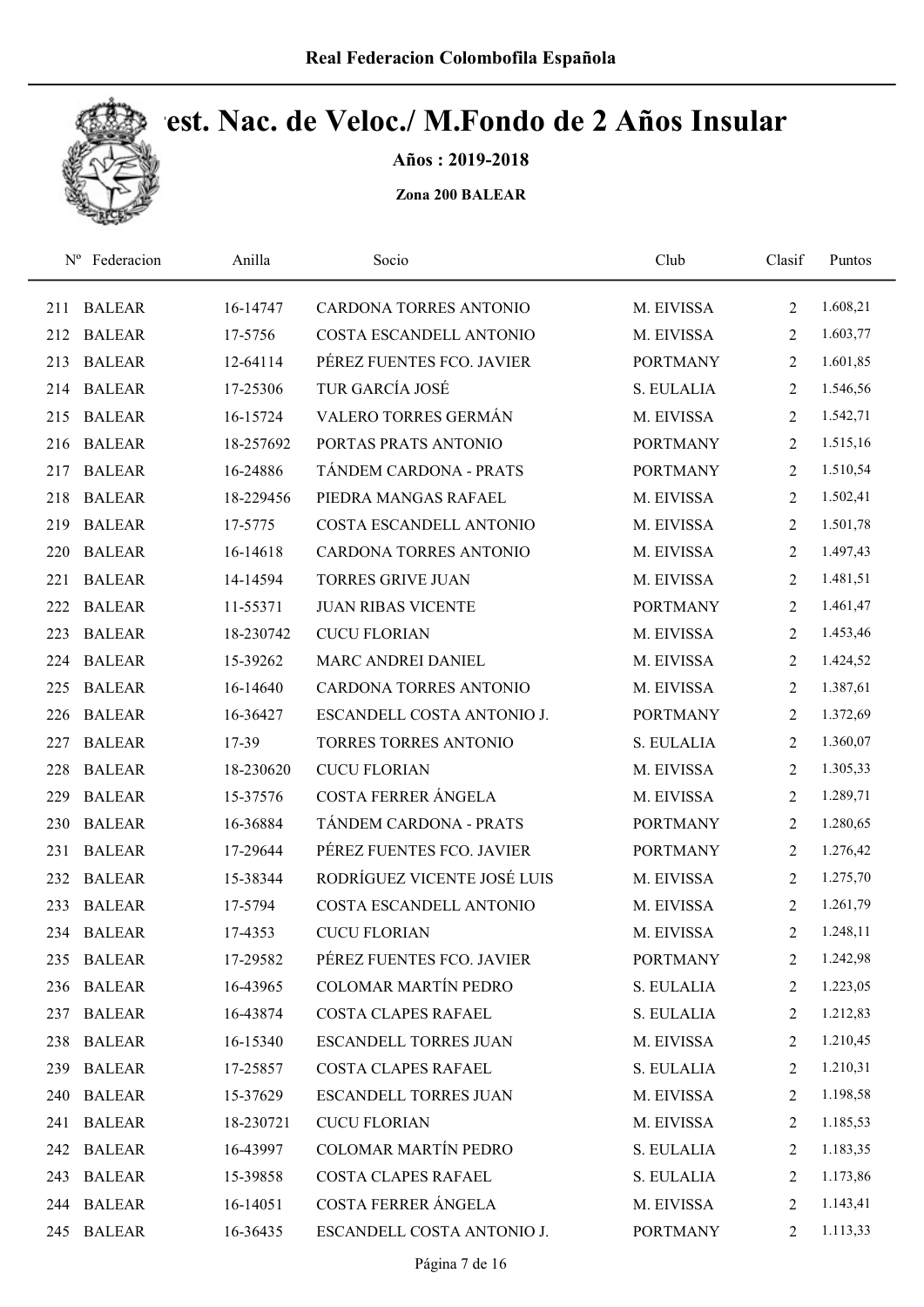

Años : 2019-2018

| $N^{\rm o}$ | Federacion    | Anilla    | Socio                            | Club            | Clasif         | Puntos   |
|-------------|---------------|-----------|----------------------------------|-----------------|----------------|----------|
| 246         | <b>BALEAR</b> | 16-36815  | TÁNDEM CARDONA - PRATS           | <b>PORTMANY</b> | $\overline{2}$ | 1.113,27 |
| 247         | <b>BALEAR</b> | 15-42860  | <b>JUAN RIBAS VICENTE</b>        | <b>PORTMANY</b> | $\overline{2}$ | 1.111,96 |
| 248         | <b>BALEAR</b> | 13-18363  | <b>CURALET FLORIN MUGUR</b>      | M. EIVISSA      | 2              | 1.111,95 |
| 249         | <b>BALEAR</b> | 17-29830  | PRATS FERRER JUAN                | <b>PORTMANY</b> | 2              | 1.105,69 |
| 250         | <b>BALEAR</b> | 15-42317  | PÉREZ FUENTES FCO. JAVIER        | <b>PORTMANY</b> | 2              | 1.096,59 |
| 251         | <b>BALEAR</b> | 15-38562  | RAMÍREZ ROLDÁN JUAN FCO.         | M. EIVISSA      | $\overline{2}$ | 1.087,27 |
| 252         | <b>BALEAR</b> | 18-257744 | PORTAS PRATS ANTONIO             | <b>PORTMANY</b> | $\overline{2}$ | 1.075,23 |
| 253         | <b>BALEAR</b> | 15-37626  | <b>ESCANDELL TORRES JUAN</b>     | M. EIVISSA      | $\overline{2}$ | 1.055,55 |
| 254         | <b>BALEAR</b> | 16-14834  | <b>TORRES MARÍ VICENTE</b>       | M. EIVISSA      | 2              | 1.017,03 |
| 255         | <b>BALEAR</b> | 16-36068  | <b>RIBAS RIBAS DANIEL</b>        | <b>PORTMANY</b> | 2              | 1.016,24 |
| 256         | <b>BALEAR</b> | 17-29622  | PÉREZ FUENTES FCO. JAVIER        | <b>PORTMANY</b> | 2              | 1.004,31 |
| 257         | <b>BALEAR</b> | 17-25836  | <b>COSTA CLAPES RAFAEL</b>       | S. EULALIA      | 2              | 997,66   |
| 258         | <b>BALEAR</b> | 15-40651  | TÁNDEM ANTONIO - CAROLINA FERRER | S. EULALIA      | 2              | 901,65   |
| 259         | <b>BALEAR</b> | 17-25738  | <b>COSTA CLAPES RAFAEL</b>       | S. EULALIA      | $\overline{2}$ | 841,97   |
| 260         | <b>BALEAR</b> | 16-15803  | VALERO TORRES GERMÁN             | M. EIVISSA      | $\overline{2}$ | 793,33   |
| 261         | <b>BALEAR</b> | 15-42336  | PÉREZ FUENTES FCO. JAVIER        | <b>PORTMANY</b> | 2              | 764,47   |
| 262         | <b>BALEAR</b> | 17-29642  | PÉREZ FUENTES FCO. JAVIER        | <b>PORTMANY</b> | 2              | 699,60   |
| 263         | <b>BALEAR</b> | 18-257703 | PORTAS PRATS ANTONIO             | <b>PORTMANY</b> | 2              | 656,85   |
| 264         | <b>BALEAR</b> | 17-25681  | <b>COSTA CLAPES RAFAEL</b>       | S. EULALIA      | $\overline{2}$ | 580,30   |
| 265         | <b>BALEAR</b> | 15-39850  | <b>COSTA CLAPES RAFAEL</b>       | S. EULALIA      | 2              | 566,85   |
| 266         | <b>BALEAR</b> | 16-43326  | TUR GARCÍA JOSÉ                  | S. EULALIA      | $\overline{2}$ | 503,73   |
| 267         | <b>BALEAR</b> | 15-38275  | <b>CATALIN TOADER SOANCA</b>     | M. EIVISSA      | $\overline{2}$ | 452,24   |
| 268         | <b>BALEAR</b> | $17 - 14$ | TORRES TORRES ANTONIO            | S. EULALIA      | $\mathbf{1}$   | 1.000,00 |
| 269         | <b>BALEAR</b> | 16-3794   | CARDONA TORRES ANTONIO           | M. EIVISSA      | 1              | 1.000,00 |
| 270         | <b>BALEAR</b> | $17 - 51$ | TORRES TORRES ANTONIO            | S. EULALIA      | 1              | 999,76   |
| 271         | <b>BALEAR</b> | 17-5684   | RODRÍGUEZ VICENTE JOSÉ LUIS      | M. EIVISSA      | $\mathbf{1}$   | 990,49   |
| 272         | <b>BALEAR</b> | 15-37530  | COSTA FERRER ÁNGELA              | M. EIVISSA      | 1              | 989,61   |
| 273         | <b>BALEAR</b> | 16-43197  | RAMÍREZ ROLDÁN JUAN FCO.         | M. EIVISSA      | 1              | 979,38   |
| 274         | <b>BALEAR</b> | 16-15584  | <b>DUTUC LUCIAN</b>              | M. EIVISSA      | 1              | 976,93   |
| 275         | <b>BALEAR</b> | 16-43192  | RAMÍREZ ROLDÁN JUAN FCO.         | M. EIVISSA      | $\mathbf{1}$   | 976,48   |
| 276         | <b>BALEAR</b> | 15-39309  | MARC ANDREI DANIEL               | M. EIVISSA      | $\mathbf{1}$   | 976,17   |
| 277         | <b>BALEAR</b> | 16-15932  | PRATS TORRES MIGUEL ÁNGEL        | M. EIVISSA      | 1              | 974,70   |
| 278         | <b>BALEAR</b> | 16-43193  | RAMÍREZ ROLDÁN JUAN FCO.         | M. EIVISSA      | $\mathbf{1}$   | 974,17   |
| 279         | <b>BALEAR</b> | 14-17061  | TÁNDEM RAMÓN RIBAS - FIONA       | <b>PORTMANY</b> | $\mathbf{1}$   | 971,77   |
| 280         | <b>BALEAR</b> | 18-257105 | CIORNEY FLORIN PETRU             | <b>PORTMANY</b> | $\mathbf{1}$   | 971,22   |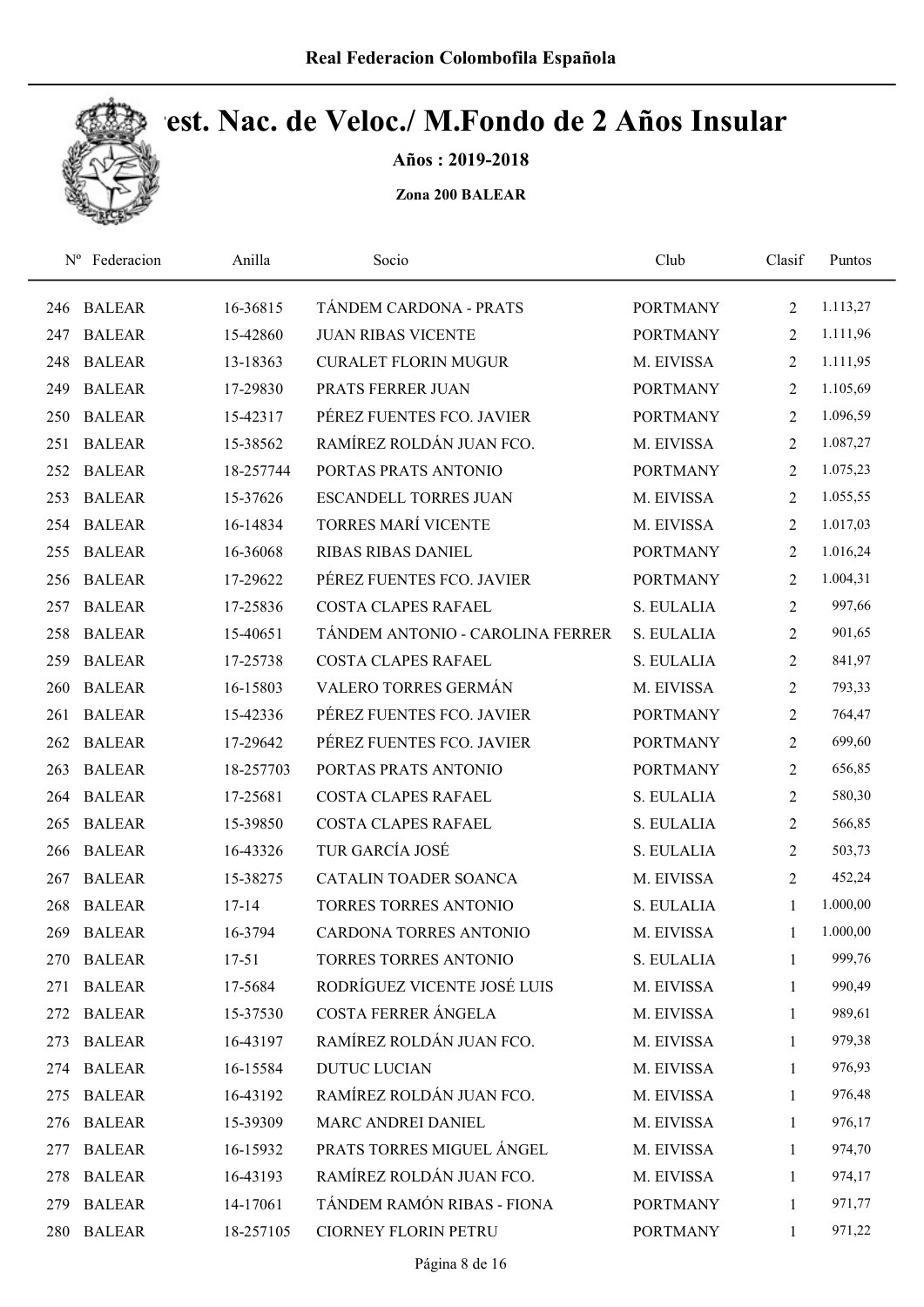

Años : 2019-2018

| $N^{\rm o}$ | Federacion    | Anilla    | Socio                            | Club            | Clasif       | Puntos |
|-------------|---------------|-----------|----------------------------------|-----------------|--------------|--------|
| 281         | <b>BALEAR</b> | 17-24928  | OLMEDO UCENDA IGNACIO            | S. EULALIA      | $\mathbf{1}$ | 967,73 |
| 282         | <b>BALEAR</b> | 17-99     | TORRES TORRES ANTONIO            | S. EULALIA      | 1            | 964,21 |
| 283         | <b>BALEAR</b> | 17-5414   | VALERO TORRES GERMÁN             | M. EIVISSA      | $\mathbf{1}$ | 963,64 |
| 284         | <b>BALEAR</b> | 15-38084  | VALERO TORRES GERMÁN             | M. EIVISSA      | $\mathbf{1}$ | 961,06 |
| 285         | <b>BALEAR</b> | 16-43598  | <b>TORRES TORRES ANTONIO</b>     | S. EULALIA      | $\mathbf{1}$ | 960,33 |
| 286         | <b>BALEAR</b> | 15-38241  | CATALIN TOADER SOANCA            | M. EIVISSA      | $\mathbf{1}$ | 960,24 |
| 287         | <b>BALEAR</b> | 17-29284  | TÁNDEM CARDONA - PRATS           | <b>PORTMANY</b> | $\mathbf{1}$ | 959,88 |
| 288         | <b>BALEAR</b> | 17-29950  | TÁNDEM CARDONA - PRATS           | <b>PORTMANY</b> | $\mathbf{1}$ | 959,42 |
| 289         | <b>BALEAR</b> | 17-30043  | <b>RIBAS RIBAS DANIEL</b>        | <b>PORTMANY</b> | $\mathbf{1}$ | 957,17 |
| 290         | <b>BALEAR</b> | 16-36016  | <b>RIBAS RIBAS DANIEL</b>        | <b>PORTMANY</b> | $\mathbf{1}$ | 957,03 |
| 291         | <b>BALEAR</b> | 16-13818  | CATALIN TOADER SOANCA            | M. EIVISSA      | 1            | 956,76 |
| 292         | <b>BALEAR</b> | 17-4927   | <b>TORRES RIERA JOSÉ</b>         | M. EIVISSA      | $\mathbf{1}$ | 956,34 |
| 293         | <b>BALEAR</b> | 16-14576  | <b>TORRES RIERA JOSÉ</b>         | M. EIVISSA      | 1            | 955,95 |
| 294         | <b>BALEAR</b> | 17-29841  | PRATS FERRER JUAN                | <b>PORTMANY</b> | $\mathbf{1}$ | 954,53 |
| 295         | <b>BALEAR</b> | 16-36074  | <b>RIBAS RIBAS DANIEL</b>        | <b>PORTMANY</b> | $\mathbf{1}$ | 954,41 |
| 296         | <b>BALEAR</b> | 17-25909  | RODRÍGUEZ VICENTE JOSÉ LUIS      | M. EIVISSA      | $\mathbf{1}$ | 953,09 |
| 297         | <b>BALEAR</b> | 17-29351  | <b>JUAN RIBAS VICENTE</b>        | <b>PORTMANY</b> | 1            | 952,00 |
| 298         | <b>BALEAR</b> | 17-3861   | <b>TORRES GRIVE JUAN</b>         | M. EIVISSA      | $\mathbf{1}$ | 951,93 |
| 299         | <b>BALEAR</b> | 16-265220 | <b>JUAN RIBAS VICENTE</b>        | <b>PORTMANY</b> | $\mathbf{1}$ | 950,05 |
| 300         | <b>BALEAR</b> | 17-4100   | <b>DUTUC LUCIAN</b>              | M. EIVISSA      | $\mathbf{1}$ | 950,01 |
| 301         | <b>BALEAR</b> | 15-40846  | TUR GARCÍA JOSÉ                  | S. EULALIA      | $\mathbf{1}$ | 948,28 |
| 302         | <b>BALEAR</b> | 13-38208  | TÁNDEM RAMÓN PALAU               | <b>PORTMANY</b> | 1            | 948,15 |
| 303         | <b>BALEAR</b> | 17-3738   | RAMÍREZ ROLDÁN JUAN FCO.         | M. EIVISSA      | $\mathbf{1}$ | 947,09 |
|             | 304 BALEAR    | 17-25257  | TUR GARCÍA JOSÉ                  | S. EULALIA      | $\mathbf{1}$ | 946,73 |
| 305         | <b>BALEAR</b> | 16-14724  | CARDONA TORRES ANTONIO           | M. EIVISSA      | 1            | 946,62 |
| 306         | <b>BALEAR</b> | 16-35155  | TÁNDEM RAMÓN RIBAS - FIONA       | <b>PORTMANY</b> | $\mathbf{1}$ | 944,81 |
| 307         | <b>BALEAR</b> | 15-38294  | CATALIN TOADER SOANCA            | M. EIVISSA      | 1            | 944,71 |
| 308         | <b>BALEAR</b> | 16-43533  | TORRES TORRES ANTONIO            | S. EULALIA      | $\mathbf{1}$ | 944,32 |
| 309         | <b>BALEAR</b> | 17-24930  | OLMEDO UCENDA IGNACIO            | S. EULALIA      | $\mathbf{1}$ | 943,37 |
| 310         | <b>BALEAR</b> | 16-17676  | PLANELLS ROIG DOMINGO            | <b>PORTMANY</b> | $\mathbf{1}$ | 943,01 |
| 311         | <b>BALEAR</b> | 17-4850   | <b>TORRES RIERA JOSÉ</b>         | M. EIVISSA      | $\mathbf{1}$ | 941,97 |
| 312         | <b>BALEAR</b> | 18-230650 | <b>CUCU FLORIAN</b>              | M. EIVISSA      | $\mathbf{1}$ | 941,90 |
| 313         | <b>BALEAR</b> | 16-15630  | MARC ANDREI DANIEL               | M. EIVISSA      | $\mathbf{1}$ | 941,05 |
|             | 314 BALEAR    | 17-5578   | COSTA FERRER ÁNGELA              | M. EIVISSA      | 1            | 940,37 |
| 315         | <b>BALEAR</b> | 17-25631  | TÁNDEM ANTONIO - CAROLINA FERRER | S. EULALIA      | 1            | 939,96 |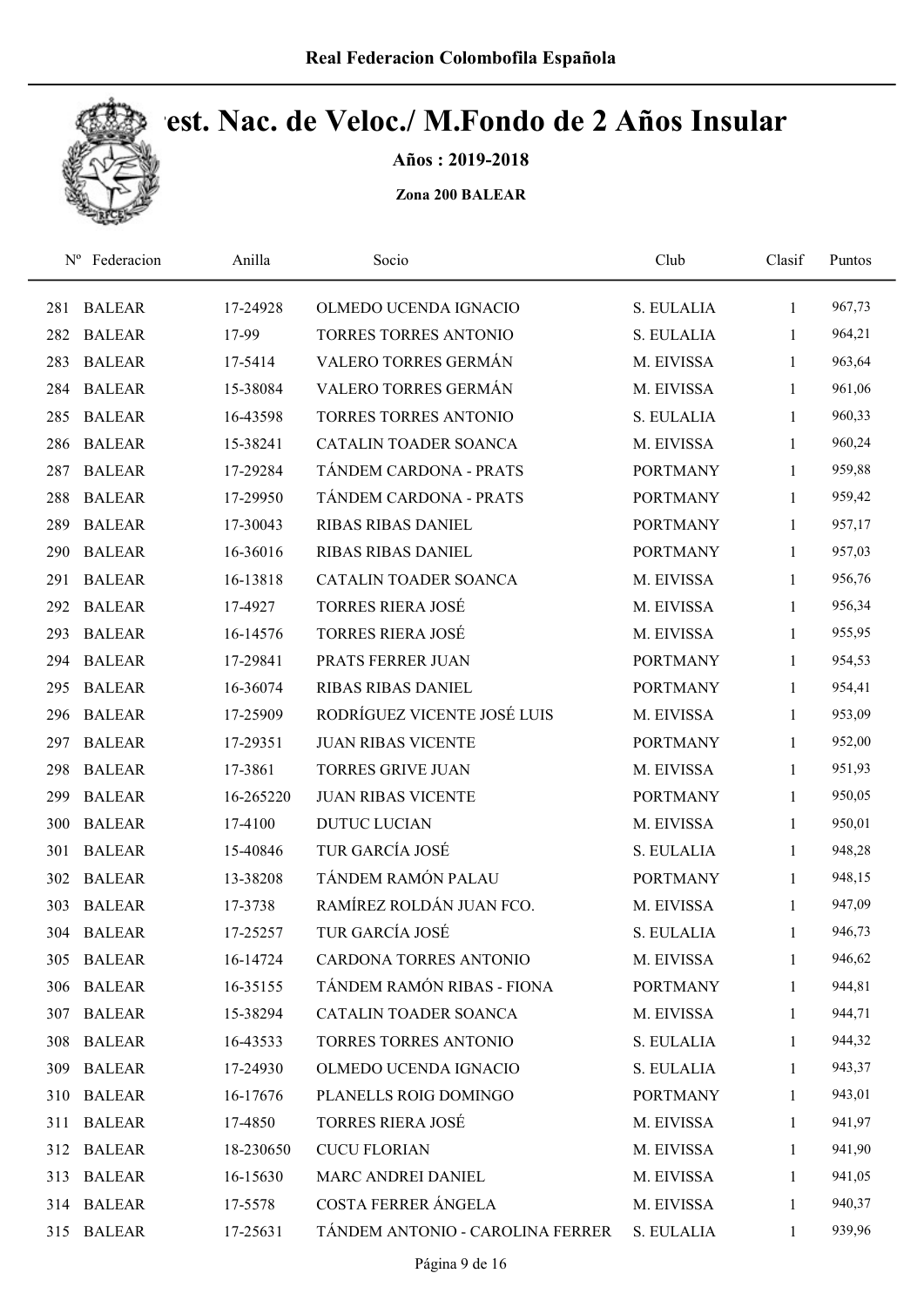

Años : 2019-2018

| $N^{\rm o}$ | Federacion    | Anilla    | Socio                            | Club            | Clasif       | Puntos |
|-------------|---------------|-----------|----------------------------------|-----------------|--------------|--------|
| 316         | <b>BALEAR</b> | 18-229429 | PIEDRA MANGAS RAFAEL             | M. EIVISSA      | $\mathbf{1}$ | 939,77 |
| 317         | <b>BALEAR</b> | 17-48     | TORRES TORRES ANTONIO            | S. EULALIA      | 1            | 939,49 |
| 318         | <b>BALEAR</b> | 17-5554   | COSTA FERRER ÁNGELA              | M. EIVISSA      | 1            | 939,35 |
| 319         | <b>BALEAR</b> | 16-42813  | <b>MARÍ JUAN VICENTE</b>         | S. EULALIA      | $\mathbf{1}$ | 938,91 |
| 320         | <b>BALEAR</b> | 16-13595  | <b>TORRES GRIVE JUAN</b>         | M. EIVISSA      | $\mathbf{1}$ | 938,37 |
| 321         | <b>BALEAR</b> | 14-15124  | RODRÍGUEZ VICENTE JOSÉ LUIS      | M. EIVISSA      | $\mathbf{1}$ | 937,64 |
| 322         | <b>BALEAR</b> | 16-43685  | TÁNDEM ANTONIO - CAROLINA FERRER | S. EULALIA      | $\mathbf{1}$ | 937,25 |
| 323         | <b>BALEAR</b> | 16-15582  | <b>DUTUC LUCIAN</b>              | M. EIVISSA      | $\mathbf{1}$ | 937,24 |
| 324         | <b>BALEAR</b> | 16-14764  | <b>TORRES MARÍ VICENTE</b>       | M. EIVISSA      | 1            | 937,13 |
| 325         | <b>BALEAR</b> | 15-38862  | <b>CURALET FLORIN MUGUR</b>      | M. EIVISSA      | $\mathbf{1}$ | 937,08 |
| 326         | <b>BALEAR</b> | 15-42599  | PORTAS PRATS ANTONIO             | <b>PORTMANY</b> | 1            | 936,59 |
| 327         | <b>BALEAR</b> | 17-29806  | PRATS FERRER JUAN                | <b>PORTMANY</b> | $\mathbf{1}$ | 936,17 |
| 328         | <b>BALEAR</b> | 16-15780  | VALERO TORRES GERMÁN             | M. EIVISSA      | 1            | 934,86 |
| 329         | <b>BALEAR</b> | 14-17316  | <b>RIBAS RIBAS DANIEL</b>        | <b>PORTMANY</b> | $\mathbf{1}$ | 934,79 |
| 330         | <b>BALEAR</b> | 18-251743 | RAMÍREZ ROLDÁN JUAN FCO.         | M. EIVISSA      | 1            | 934,74 |
| 331         | <b>BALEAR</b> | 16-35185  | TÁNDEM RAMÓN RIBAS - FIONA       | <b>PORTMANY</b> | $\mathbf{1}$ | 933,08 |
| 332         | <b>BALEAR</b> | 17-5918   | <b>ESCANDELL TORRES JUAN</b>     | M. EIVISSA      | $\mathbf{1}$ | 931,55 |
| 333         | <b>BALEAR</b> | 17-5909   | <b>ESCANDELL TORRES JUAN</b>     | M. EIVISSA      | $\mathbf{1}$ | 930,05 |
| 334         | <b>BALEAR</b> | 17-25220  | TUR GARCÍA JOSÉ                  | S. EULALIA      | $\mathbf{1}$ | 929,45 |
| 335         | <b>BALEAR</b> | 17-30029  | <b>RIBAS RIBAS DANIEL</b>        | <b>PORTMANY</b> | $\mathbf{1}$ | 929,00 |
| 336         | <b>BALEAR</b> | 18-229403 | PIEDRA MANGAS RAFAEL             | M. EIVISSA      | $\mathbf{1}$ | 928,42 |
| 337         | <b>BALEAR</b> | 17-4961   | <b>TORRES RIERA JOSÉ</b>         | M. EIVISSA      | 1            | 927,63 |
| 338         | <b>BALEAR</b> | 18-229452 | PIEDRA MANGAS RAFAEL             | M. EIVISSA      | $\mathbf{1}$ | 927,02 |
| 339         | <b>BALEAR</b> | 14-16582  | <b>JUAN RIBAS VICENTE</b>        | <b>PORTMANY</b> | 1            | 925,92 |
| 340         | <b>BALEAR</b> | 17-5977   | <b>ESCANDELL TORRES JUAN</b>     | M. EIVISSA      | 1            | 925,84 |
| 341         | <b>BALEAR</b> | 16-14530  | <b>TORRES RIERA JOSÉ</b>         | M. EIVISSA      | $\mathbf{1}$ | 925,16 |
|             | 342 BALEAR    | 15-38355  | RODRÍGUEZ VICENTE JOSÉ LUIS      | M. EIVISSA      | 1            | 924,98 |
| 343         | <b>BALEAR</b> | 17-29442  | TÁNDEM RAMÓN PALAU               | <b>PORTMANY</b> | $\mathbf{1}$ | 924,94 |
| 344         | <b>BALEAR</b> | 15-37998  | PRATS TORRES MIGUEL ÁNGEL        | M. EIVISSA      | $\mathbf{1}$ | 924,76 |
| 345         | <b>BALEAR</b> | 17-5967   | <b>ESCANDELL TORRES JUAN</b>     | M. EIVISSA      | $\mathbf{1}$ | 923,66 |
| 346         | <b>BALEAR</b> | 18-230255 | <b>TORRES MARÍ VICENTE</b>       | M. EIVISSA      | $\mathbf{1}$ | 920,90 |
| 347         | <b>BALEAR</b> | 16-3777   | CARDONA TORRES ANTONIO           | M. EIVISSA      | $\mathbf{1}$ | 919,38 |
| 348         | <b>BALEAR</b> | 16-15810  | VALERO TORRES GERMÁN             | M. EIVISSA      | $\mathbf{1}$ | 919,05 |
| 349         | <b>BALEAR</b> | 16-15234  | <b>ESCANDELL TORRES JUAN</b>     | M. EIVISSA      | $\mathbf{1}$ | 918,58 |
|             | 350 BALEAR    | 15-39250  | MARC ANDREI DANIEL               | M. EIVISSA      | $\mathbf{1}$ | 917,08 |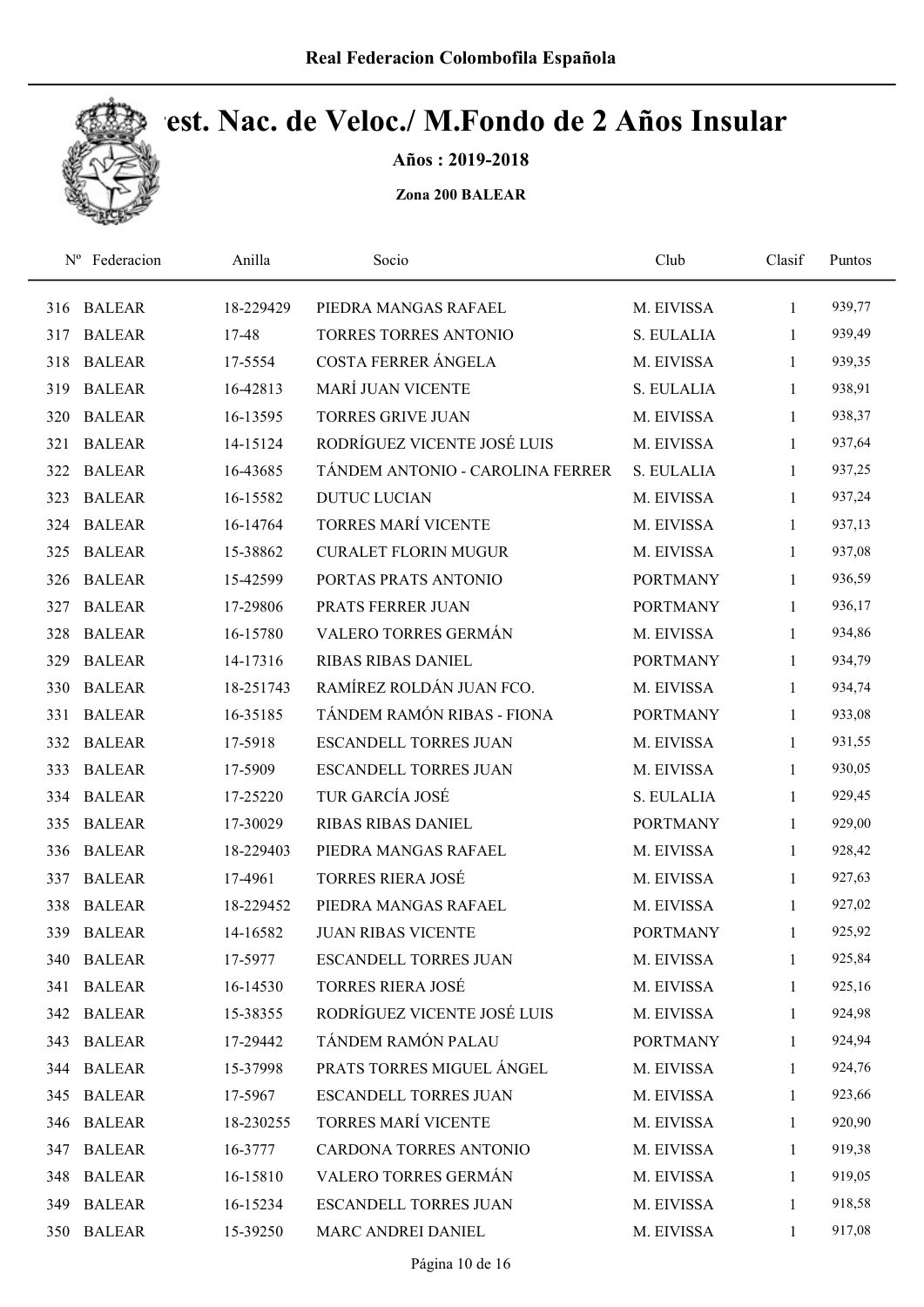

Años : 2019-2018

| $N^{\rm o}$ | Federacion    | Anilla    | Socio                            | Club            | Clasif       | Puntos |
|-------------|---------------|-----------|----------------------------------|-----------------|--------------|--------|
| 351         | <b>BALEAR</b> | 17-3720   | RAMÍREZ ROLDÁN JUAN FCO.         | M. EIVISSA      | $\mathbf{1}$ | 915,62 |
| 352         | <b>BALEAR</b> | 16-43297  | TUR GARCÍA JOSÉ                  | S. EULALIA      | 1            | 915,40 |
| 353         | <b>BALEAR</b> | 17-3936   | PRATS TORRES MIGUEL ÁNGEL        | M. EIVISSA      | 1            | 915,11 |
| 354         | <b>BALEAR</b> | 16-14025  | COSTA FERRER ÁNGELA              | M. EIVISSA      | 1            | 914,77 |
| 355         | <b>BALEAR</b> | 16-14020  | COSTA FERRER ÁNGELA              | M. EIVISSA      | $\mathbf{1}$ | 913,39 |
| 356         | <b>BALEAR</b> | 18-230993 | <b>TORRES GRIVE JUAN</b>         | M. EIVISSA      | $\mathbf{1}$ | 911,61 |
| 357         | <b>BALEAR</b> | 16-14180  | RODRÍGUEZ VICENTE JOSÉ LUIS      | M. EIVISSA      | $\mathbf{1}$ | 911,10 |
| 358         | <b>BALEAR</b> | 16-42903  | CATALIN TOADER SOANCA            | M. EIVISSA      | $\mathbf{1}$ | 911,00 |
| 359         | <b>BALEAR</b> | 17-3853   | <b>TORRES GRIVE JUAN</b>         | M. EIVISSA      | 1            | 910,22 |
| 360         | <b>BALEAR</b> | 18-229421 | PIEDRA MANGAS RAFAEL             | M. EIVISSA      | $\mathbf{1}$ | 909,33 |
| 361         | <b>BALEAR</b> | 17-14683  | PIEDRA MANGAS RAFAEL             | M. EIVISSA      | 1            | 907,79 |
| 362         | <b>BALEAR</b> | 14-17351  | <b>RIBAS RIBAS DANIEL</b>        | <b>PORTMANY</b> | 1            | 906,87 |
| 363         | <b>BALEAR</b> | 16-43445  | PIEDRA MANGAS RAFAEL             | M. EIVISSA      | 1            | 906,01 |
| 364         | <b>BALEAR</b> | 15-40939  | TUR GARCÍA JOSÉ                  | S. EULALIA      | 1            | 904,79 |
| 365         | <b>BALEAR</b> | 15-39153  | <b>TORRES MARÍ VICENTE</b>       | M. EIVISSA      | 1            | 903,47 |
| 366         | <b>BALEAR</b> | 16-43411  | PIEDRA MANGAS RAFAEL             | M. EIVISSA      | $\mathbf{1}$ | 903,46 |
| 367         | <b>BALEAR</b> | 16-14619  | CARDONA TORRES ANTONIO           | M. EIVISSA      | $\mathbf{1}$ | 903,40 |
| 368         | <b>BALEAR</b> | 17-24972  | <b>MARÍ JUAN VICENTE</b>         | S. EULALIA      | $\mathbf{1}$ | 903,04 |
| 369         | <b>BALEAR</b> | 18-256521 | PRATS FERRER JUAN                | <b>PORTMANY</b> | $\mathbf{1}$ | 902,43 |
| 370         | <b>BALEAR</b> | 16-36619  | HARRACHI MUSTAFA                 | <b>PORTMANY</b> | $\mathbf{1}$ | 902,26 |
| 371         | <b>BALEAR</b> | 17-4442   | PIEDRA MANGAS RAFAEL             | M. EIVISSA      | $\mathbf{1}$ | 901,95 |
| 372         | <b>BALEAR</b> | 18-230132 | VALERO TORRES GERMÁN             | M. EIVISSA      | $\mathbf{1}$ | 899,88 |
| 373         | <b>BALEAR</b> | 18-229770 | RAMÍREZ ROLDÁN JUAN FCO.         | M. EIVISSA      | $\mathbf{1}$ | 899,41 |
|             | 374 BALEAR    | 17-5889   | <b>ESCANDELL TORRES JUAN</b>     | M. EIVISSA      | $\mathbf{1}$ | 899,04 |
|             | 375 BALEAR    | 17-4957   | <b>TORRES RIERA JOSÉ</b>         | M. EIVISSA      | 1            | 898,94 |
| 376         | <b>BALEAR</b> | 18-251707 | <b>TORRES GRIVE JUAN</b>         | M. EIVISSA      | 1            | 898,85 |
|             | 377 BALEAR    | 17-30038  | RIBAS RIBAS DANIEL               | <b>PORTMANY</b> | $\mathbf{1}$ | 898,19 |
| 378         | <b>BALEAR</b> | 16-14480  | <b>TORRES RIERA JOSÉ</b>         | M. EIVISSA      | $\mathbf{1}$ | 896,81 |
| 379         | <b>BALEAR</b> | 17-25770  | TÁNDEM ANTONIO - CAROLINA FERRER | S. EULALIA      | $\mathbf{1}$ | 895,63 |
|             | 380 BALEAR    | 17-5147   | PLANELLS ROIG DOMINGO            | <b>PORTMANY</b> | $\mathbf{1}$ | 894,78 |
|             | 381 BALEAR    | 03-142650 | PLANELLS ROIG DOMINGO            | <b>PORTMANY</b> | $\mathbf{1}$ | 894,20 |
|             | 382 BALEAR    | 15-39214  | <b>TORRES MARÍ VICENTE</b>       | M. EIVISSA      | $\mathbf{1}$ | 894,03 |
| 383         | <b>BALEAR</b> | 18-230223 | CARDONA TORRES ANTONIO           | M. EIVISSA      | $\mathbf{1}$ | 894,01 |
|             | 384 BALEAR    | 18-230723 | <b>CUCU FLORIAN</b>              | M. EIVISSA      | $\mathbf{1}$ | 892,33 |
|             | 385 BALEAR    | 17-5716   | COSTA ESCANDELL ANTONIO          | M. EIVISSA      | $\mathbf{1}$ | 892,30 |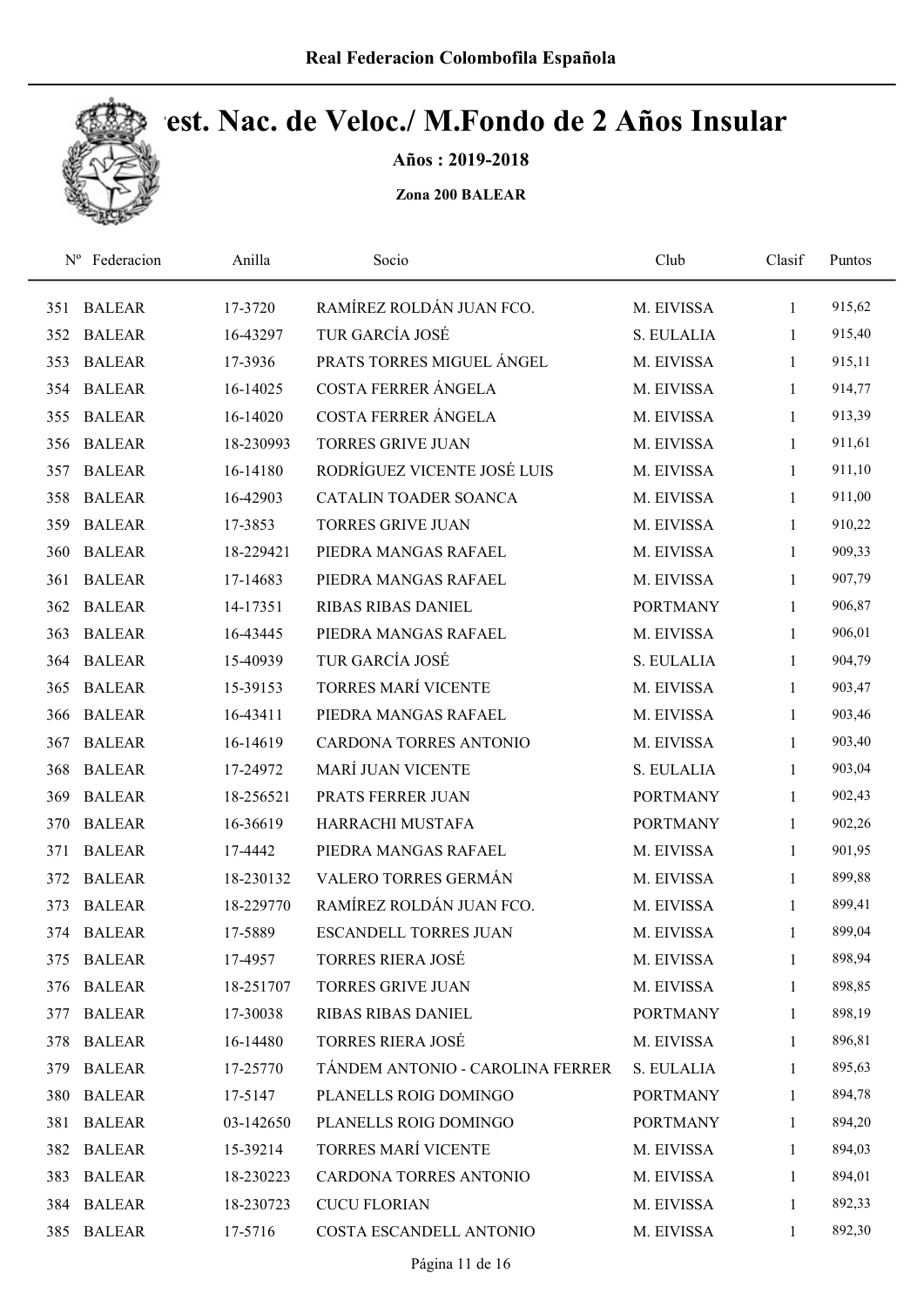

Años : 2019-2018

| $N^{\rm o}$ | Federacion    | Anilla    | Socio                            | Club            | Clasif       | Puntos |
|-------------|---------------|-----------|----------------------------------|-----------------|--------------|--------|
| 386         | <b>BALEAR</b> | 17-29746  | PRATS FERRER JUAN                | <b>PORTMANY</b> | 1            | 890,97 |
| 387         | <b>BALEAR</b> | 16-15537  | <b>DUTUC LUCIAN</b>              | M. EIVISSA      | 1            | 890,59 |
| 388         | <b>BALEAR</b> | 17-5515   | VALERO TORRES GERMÁN             | M. EIVISSA      | 1            | 890,06 |
| 389         | <b>BALEAR</b> | 15-42557  | PORTAS PRATS ANTONIO             | <b>PORTMANY</b> | $\mathbf{1}$ | 889,14 |
| 390         | <b>BALEAR</b> | 16-36721  | TÁNDEM CARDONA - PRATS           | <b>PORTMANY</b> | $\mathbf{1}$ | 888,86 |
| 391         | <b>BALEAR</b> | 17-5699   | RODRÍGUEZ VICENTE JOSÉ LUIS      | M. EIVISSA      | $\mathbf{1}$ | 888,05 |
| 392         | <b>BALEAR</b> | 16-35683  | PRATS FERRER JUAN                | <b>PORTMANY</b> | $\mathbf{1}$ | 887,99 |
| 393         | <b>BALEAR</b> | 16-36429  | ESCANDELL COSTA ANTONIO J.       | <b>PORTMANY</b> | $\mathbf{1}$ | 886,80 |
| 394         | <b>BALEAR</b> | 16-15227  | <b>ESCANDELL TORRES JUAN</b>     | M. EIVISSA      | 1            | 886,34 |
| 395         | <b>BALEAR</b> | 16-15278  | <b>ESCANDELL TORRES JUAN</b>     | M. EIVISSA      | $\mathbf{1}$ | 885,83 |
| 396         | <b>BALEAR</b> | 16-36466  | ESCANDELL COSTA ANTONIO J.       | <b>PORTMANY</b> | $\mathbf{1}$ | 885,58 |
| 397         | <b>BALEAR</b> | 17-4646   | <b>CARDONA TORRES ANTONIO</b>    | M. EIVISSA      | $\mathbf{1}$ | 885,05 |
| 398         | <b>BALEAR</b> | 16-36738  | TÁNDEM CARDONA - PRATS           | <b>PORTMANY</b> | $\mathbf{1}$ | 884,62 |
| 399         | <b>BALEAR</b> | 15-41992  | TÁNDEM RAMÓN RIBAS - FIONA       | <b>PORTMANY</b> | $\mathbf{1}$ | 883,94 |
| 400         | <b>BALEAR</b> | 17-5526   | COSTA FERRER ÁNGELA              | M. EIVISSA      | 1            | 883,46 |
| 401         | <b>BALEAR</b> | 17-29420  | TÁNDEM RAMÓN PALAU               | <b>PORTMANY</b> | $\mathbf{1}$ | 882,87 |
| 402         | <b>BALEAR</b> | 17-26084  | <b>COLOMAR MARTÍN PEDRO</b>      | S. EULALIA      | 1            | 882,13 |
| 403         | <b>BALEAR</b> | 17-25900  | OLMEDO UCENDA IGNACIO            | S. EULALIA      | $\mathbf{1}$ | 881,79 |
| 404         | <b>BALEAR</b> | 16-15236  | <b>ESCANDELL TORRES JUAN</b>     | M. EIVISSA      | $\mathbf{1}$ | 881,76 |
| 405         | <b>BALEAR</b> | 17-29621  | PÉREZ FUENTES FCO. JAVIER        | <b>PORTMANY</b> | $\mathbf{1}$ | 880,85 |
| 406         | <b>BALEAR</b> | 17-29243  | TORRES ROSELLÓ JUAN              | <b>PORTMANY</b> | $\mathbf{1}$ | 880,40 |
| 407         | <b>BALEAR</b> | 17-3724   | RAMÍREZ ROLDÁN JUAN FCO.         | M. EIVISSA      | 1            | 880,29 |
| 408         | <b>BALEAR</b> | 18-229751 | RAMÍREZ ROLDÁN JUAN FCO.         | M. EIVISSA      | $\mathbf{1}$ | 879,83 |
| 409         | <b>BALEAR</b> | 16-42993  | TÁNDEM ANTONIO - CAROLINA FERRER | S. EULALIA      | $\mathbf{1}$ | 879,35 |
| 410         | <b>BALEAR</b> | 16-36191  | PLANELLS ROIG DOMINGO            | <b>PORTMANY</b> | 1            | 876,87 |
| 411         | <b>BALEAR</b> | 17-29934  | TÁNDEM CARDONA - PRATS           | <b>PORTMANY</b> | $\mathbf{1}$ | 876,04 |
|             | 412 BALEAR    | 16-13511  | <b>TORRES GRIVE JUAN</b>         | M. EIVISSA      | 1            | 875,04 |
| 413         | <b>BALEAR</b> | 16-43429  | PIEDRA MANGAS RAFAEL             | M. EIVISSA      | $\mathbf{1}$ | 874,18 |
|             | 414 BALEAR    | 17-5682   | RODRÍGUEZ VICENTE JOSÉ LUIS      | M. EIVISSA      | $\mathbf{1}$ | 871,23 |
| 415         | <b>BALEAR</b> | 17-5495   | VALERO TORRES GERMÁN             | M. EIVISSA      | $\mathbf{1}$ | 869,34 |
| 416         | <b>BALEAR</b> | 17-5203   | PLANELLS ROIG DOMINGO            | <b>PORTMANY</b> | $\mathbf{1}$ | 869,29 |
| 417         | <b>BALEAR</b> | 15-42900  | <b>JUAN RIBAS VICENTE</b>        | <b>PORTMANY</b> | 1            | 867,96 |
| 418         | <b>BALEAR</b> | 18-230647 | <b>CUCU FLORIAN</b>              | M. EIVISSA      | $\mathbf{1}$ | 865,05 |
| 419         | <b>BALEAR</b> | 17-25194  | MARÍ JUAN VICENTE                | S. EULALIA      | 1            | 862,48 |
| 420         | <b>BALEAR</b> | 17-4172   | CATALIN TOADER SOANCA            | M. EIVISSA      | $\mathbf{1}$ | 862,43 |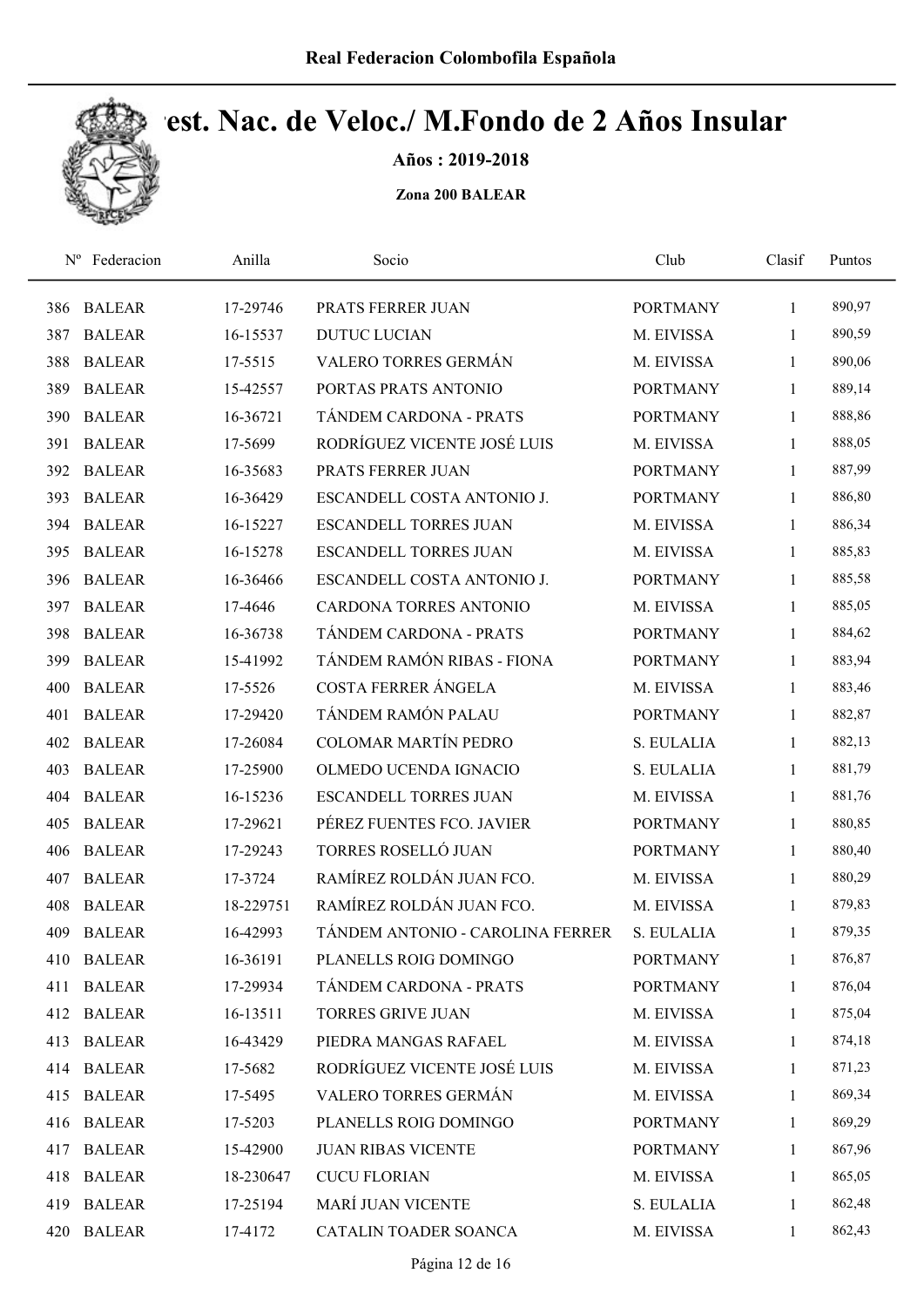

Años : 2019-2018

| $N^{\rm o}$ | Federacion    | Anilla    | Socio                            | Club            | Clasif       | Puntos |
|-------------|---------------|-----------|----------------------------------|-----------------|--------------|--------|
| 421         | <b>BALEAR</b> | 17-30486  | PRATS RIBAS FRANCISCO            | <b>PORTMANY</b> | $\mathbf{1}$ | 862,02 |
| 422         | <b>BALEAR</b> | 17-24927  | OLMEDO UCENDA IGNACIO            | S. EULALIA      | 1            | 861,07 |
| 423         | <b>BALEAR</b> | 16-15235  | <b>ESCANDELL TORRES JUAN</b>     | M. EIVISSA      | $\mathbf{1}$ | 858,90 |
| 424         | <b>BALEAR</b> | 17-5145   | PLANELLS ROIG DOMINGO            | <b>PORTMANY</b> | $\mathbf{1}$ | 850,93 |
| 425         | <b>BALEAR</b> | 18-229449 | PIEDRA MANGAS RAFAEL             | M. EIVISSA      | $\mathbf{1}$ | 848,83 |
| 426         | <b>BALEAR</b> | 17-30481  | PRATS RIBAS FRANCISCO            | <b>PORTMANY</b> | $\mathbf{1}$ | 848,43 |
| 427         | <b>BALEAR</b> | 17-3788   | RAMÍREZ ROLDÁN JUAN FCO.         | M. EIVISSA      | $\mathbf{1}$ | 844,64 |
| 428         | <b>BALEAR</b> | 14-17428  | <b>JUAN RIBAS VICENTE</b>        | <b>PORTMANY</b> | $\mathbf{1}$ | 843,51 |
| 429         | <b>BALEAR</b> | 17-29443  | TÁNDEM RAMÓN PALAU               | <b>PORTMANY</b> | $\mathbf{1}$ | 841,70 |
| 430         | <b>BALEAR</b> | 18-230818 | <b>TORRES GRIVE JUAN</b>         | M. EIVISSA      | $\mathbf{1}$ | 841,41 |
| 431         | <b>BALEAR</b> | 17-30090  | <b>RIBAS RIBAS DANIEL</b>        | <b>PORTMANY</b> | $\mathbf{1}$ | 840,55 |
| 432         | <b>BALEAR</b> | 16-37893  | COSTA ESCANDELL ANTONIO          | M. EIVISSA      | $\mathbf{1}$ | 837,95 |
| 433         | <b>BALEAR</b> | 16-265201 | <b>JUAN RIBAS VICENTE</b>        | <b>PORTMANY</b> | 1            | 835,12 |
| 434         | <b>BALEAR</b> | 14-17055  | TÁNDEM RAMÓN RIBAS - FIONA       | <b>PORTMANY</b> | $\mathbf{1}$ | 832,69 |
| 435         | <b>BALEAR</b> | 16-35163  | TÁNDEM RAMÓN RIBAS - FIONA       | <b>PORTMANY</b> | $\mathbf{1}$ | 830,02 |
| 436         | <b>BALEAR</b> | 16-43954  | <b>COLOMAR MARTÍN PEDRO</b>      | S. EULALIA      | $\mathbf{1}$ | 828,87 |
| 437         | <b>BALEAR</b> | 17-5564   | COSTA FERRER ÁNGELA              | M. EIVISSA      | $\mathbf{1}$ | 828,03 |
| 438         | <b>BALEAR</b> | 16-35193  | TÁNDEM RAMÓN RIBAS - FIONA       | <b>PORTMANY</b> | $\mathbf{1}$ | 827,40 |
| 439         | <b>BALEAR</b> | 17-29180  | TORRES ROSELLÓ JUAN              | <b>PORTMANY</b> | $\mathbf{1}$ | 826,10 |
| 440         | <b>BALEAR</b> | 16-36366  | TÁNDEM CARDONA - PRATS           | <b>PORTMANY</b> | $\mathbf{1}$ | 825,94 |
| 441         | <b>BALEAR</b> | 15-42004  | TÁNDEM RAMÓN RIBAS - FIONA       | <b>PORTMANY</b> | $\mathbf{1}$ | 823,96 |
| 442         | <b>BALEAR</b> | 16-14613  | <b>CARDONA TORRES ANTONIO</b>    | M. EIVISSA      | $\mathbf{1}$ | 823,07 |
| 443         | <b>BALEAR</b> | 16-13820  | CATALIN TOADER SOANCA            | M. EIVISSA      | $\mathbf{1}$ | 820,74 |
| 444         | <b>BALEAR</b> | 15-39418  | <b>CIORNEY FLORIN PETRU</b>      | <b>PORTMANY</b> | 1            | 820,29 |
| 445         | <b>BALEAR</b> | 17-26030  | <b>COLOMAR MARTÍN PEDRO</b>      | S. EULALIA      | 1            | 820,24 |
| 446         | <b>BALEAR</b> | 16-14459  | TORRES RIERA JOSÉ                | M. EIVISSA      | $\mathbf{1}$ | 817,04 |
| 447         | <b>BALEAR</b> | 16-14014  | COSTA FERRER ÁNGELA              | M. EIVISSA      | 1            | 813,57 |
| 448         | <b>BALEAR</b> | 16-35490  | TÁNDEM RAMÓN PALAU               | <b>PORTMANY</b> | $\mathbf{1}$ | 805,42 |
| 449         | <b>BALEAR</b> | 13-16755  | <b>TORRES RIERA JOSÉ</b>         | M. EIVISSA      | $\mathbf{1}$ | 803,99 |
| 450         | <b>BALEAR</b> | 16-35326  | <b>JUAN RIBAS VICENTE</b>        | <b>PORTMANY</b> | $\mathbf{1}$ | 790,34 |
| 451         | <b>BALEAR</b> | 16-36828  | TÁNDEM CARDONA - PRATS           | <b>PORTMANY</b> | $\mathbf{1}$ | 787,56 |
|             | 452 BALEAR    | 15-42770  | PRATS RIBAS FRANCISCO            | <b>PORTMANY</b> | $\mathbf{1}$ | 786,24 |
| 453         | <b>BALEAR</b> | 17-25719  | TÁNDEM ANTONIO - CAROLINA FERRER | S. EULALIA      | $\mathbf{1}$ | 785,39 |
|             | 454 BALEAR    | 16-13868  | COSTA ESCANDELL ANTONIO          | M. EIVISSA      | $\mathbf{1}$ | 783,99 |
| 455         | <b>BALEAR</b> | 17-29954  | TÁNDEM CARDONA - PRATS           | <b>PORTMANY</b> | $\mathbf{1}$ | 783,89 |
|             |               |           |                                  |                 |              |        |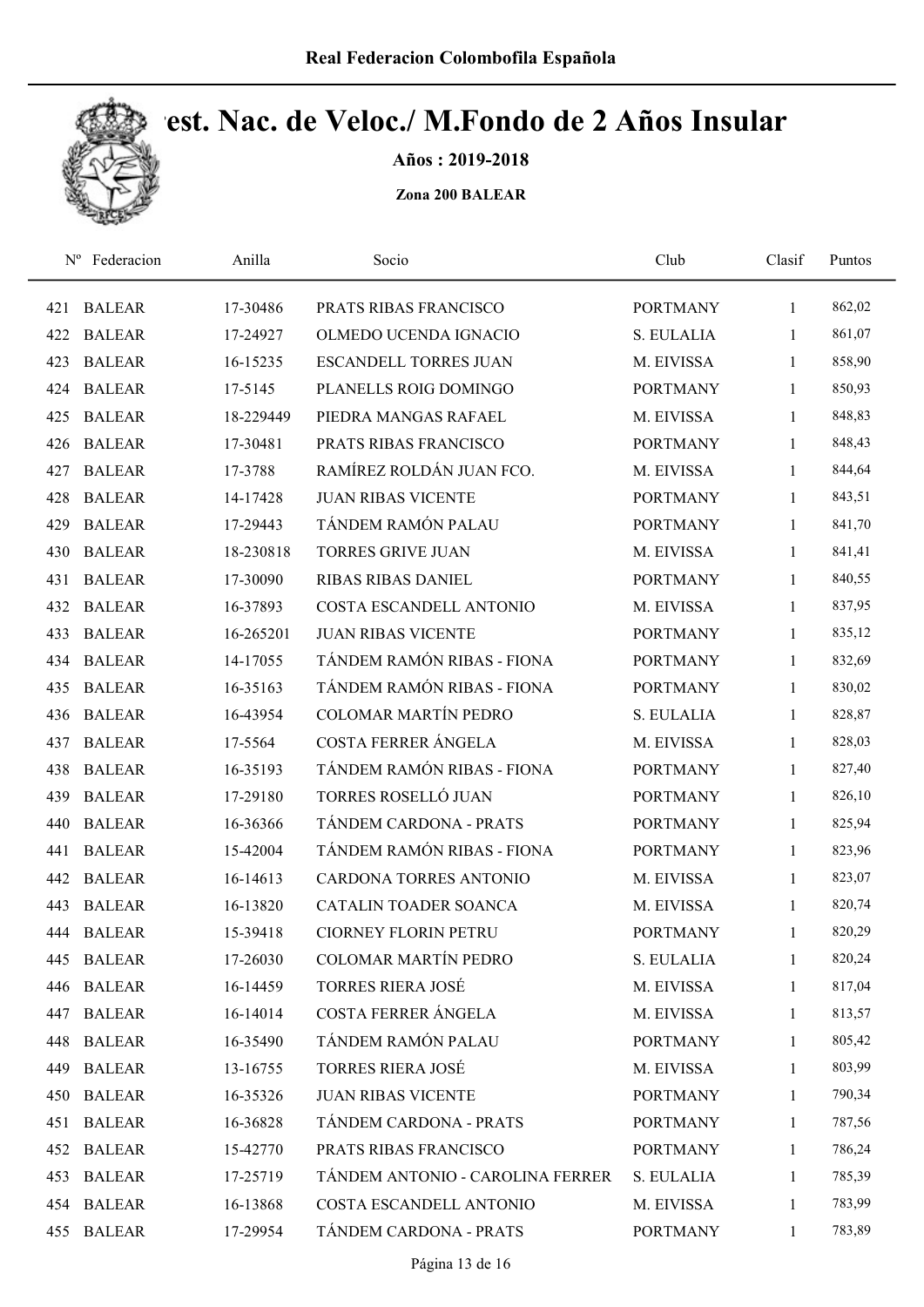

Años : 2019-2018

| $N^{\rm o}$ | Federacion    | Anilla       | Socio                            | Club            | Clasif       | Puntos |
|-------------|---------------|--------------|----------------------------------|-----------------|--------------|--------|
| 456         | <b>BALEAR</b> | 18-230725    | <b>CUCU FLORIAN</b>              | M. EIVISSA      | $\mathbf{1}$ | 777,29 |
| 457         | <b>BALEAR</b> | 17-5482      | VALERO TORRES GERMÁN             | M. EIVISSA      | 1            | 775,75 |
| 458         | <b>BALEAR</b> | 17-40        | TORRES TORRES ANTONIO            | S. EULALIA      | 1            | 760,78 |
| 459         | <b>BALEAR</b> | 14-16606     | PRATS FERRER JUAN                | <b>PORTMANY</b> | $\mathbf{1}$ | 760,61 |
| 460         | <b>BALEAR</b> | 16-43234     | TUR GARCÍA JOSÉ                  | S. EULALIA      | $\mathbf{1}$ | 756,01 |
| 461         | <b>BALEAR</b> | 17-5530      | <b>COSTA FERRER ÁNGELA</b>       | M. EIVISSA      | $\mathbf{1}$ | 749,68 |
| 462         | <b>BALEAR</b> | 17-25884     | OLMEDO UCENDA IGNACIO            | S. EULALIA      | $\mathbf{1}$ | 746,49 |
| 463         | <b>BALEAR</b> | 17-29400     | <b>JUAN RIBAS VICENTE</b>        | <b>PORTMANY</b> | $\mathbf{1}$ | 737,05 |
| 464         | <b>BALEAR</b> | 17-5932      | <b>ESCANDELL TORRES JUAN</b>     | M. EIVISSA      | 1            | 722,91 |
| 465         | <b>BALEAR</b> | 11-57695     | ESCANDELL COSTA ANTONIO J.       | <b>PORTMANY</b> | 1            | 708,25 |
| 466         | <b>BALEAR</b> | 15-40648     | TÁNDEM ANTONIO - CAROLINA FERRER | S. EULALIA      | 1            | 705,04 |
| 467         | <b>BALEAR</b> | 16-14823     | TORRES MARÍ VICENTE              | M. EIVISSA      | $\mathbf{1}$ | 685,08 |
| 468         | <b>BALEAR</b> | 18-230217    | <b>CARDONA TORRES ANTONIO</b>    | M. EIVISSA      | 1            | 672,83 |
| 469         | <b>BALEAR</b> | 17-4228      | CATALIN TOADER SOANCA            | M. EIVISSA      | $\mathbf{1}$ | 666,06 |
| 470         | <b>BALEAR</b> | 15-43166     | TÁNDEM CARDONA - PRATS           | <b>PORTMANY</b> | $\mathbf{1}$ | 661,38 |
| 471         | <b>BALEAR</b> | 14-17765     | PLANELLS ROIG DOMINGO            | <b>PORTMANY</b> | $\mathbf{1}$ | 648,84 |
| 472         | <b>BALEAR</b> | 16-35763     | PRATS FERRER JUAN                | <b>PORTMANY</b> | $\mathbf{1}$ | 642,26 |
| 473         | <b>BALEAR</b> | 16-14017     | COSTA FERRER ÁNGELA              | M. EIVISSA      | $\mathbf{1}$ | 638,06 |
| 474         | <b>BALEAR</b> | 18-257716    | PORTAS PRATS ANTONIO             | <b>PORTMANY</b> | $\mathbf{1}$ | 628,17 |
| 475         | <b>BALEAR</b> | $-9 - 43876$ | PLANELLS ROIG DOMINGO            | <b>PORTMANY</b> | $\mathbf{1}$ | 625,38 |
| 476         | <b>BALEAR</b> | 17-4479      | PIEDRA MANGAS RAFAEL             | M. EIVISSA      | $\mathbf{1}$ | 613,66 |
| 477         | <b>BALEAR</b> | 17-5913      | <b>ESCANDELL TORRES JUAN</b>     | M. EIVISSA      | 1            | 609,40 |
| 478         | <b>BALEAR</b> | 15-42947     | PÉREZ FUENTES FCO. JAVIER        | <b>PORTMANY</b> | $\mathbf{1}$ | 593,42 |
| 479         | <b>BALEAR</b> | 15-37617     | <b>ESCANDELL TORRES JUAN</b>     | M. EIVISSA      | $\mathbf{1}$ | 585,31 |
| 480         | <b>BALEAR</b> | 16-36098     | <b>RIBAS RIBAS DANIEL</b>        | <b>PORTMANY</b> | 1            | 579,88 |
| 481         | <b>BALEAR</b> | 16-14433     | <b>TORRES RIERA JOSÉ</b>         | M. EIVISSA      | 1            | 570,27 |
| 482         | <b>BALEAR</b> | 16-43946     | COLOMAR MARTÍN PEDRO             | S. EULALIA      | 1            | 551,28 |
| 483         | <b>BALEAR</b> | 15-43293     | TÁNDEM CARDONA - PRATS           | <b>PORTMANY</b> | $\mathbf{1}$ | 549,63 |
| 484         | <b>BALEAR</b> | 12-47964     | PLANELLS ROIG DOMINGO            | <b>PORTMANY</b> | 1            | 548,24 |
| 485         | <b>BALEAR</b> | 16-10816     | RIBAS RIBAS DANIEL               | <b>PORTMANY</b> | $\mathbf{1}$ | 545,26 |
| 486         | <b>BALEAR</b> | 18-230630    | <b>CUCU FLORIAN</b>              | M. EIVISSA      | $\mathbf{1}$ | 542,29 |
| 487         | <b>BALEAR</b> | 16-42995     | TÁNDEM ANTONIO - CAROLINA FERRER | S. EULALIA      | $\mathbf{1}$ | 536,16 |
| 488         | <b>BALEAR</b> | 17-5766      | COSTA ESCANDELL ANTONIO          | M. EIVISSA      | $\mathbf{1}$ | 532,04 |
| 489         | <b>BALEAR</b> | 12-54164     | <b>JUAN RIBAS VICENTE</b>        | <b>PORTMANY</b> | $\mathbf{1}$ | 526,53 |
| 490         | <b>BALEAR</b> | 16-43973     | COLOMAR MARTÍN PEDRO             | S. EULALIA      | $\mathbf{1}$ | 523,30 |
|             |               |              |                                  |                 |              |        |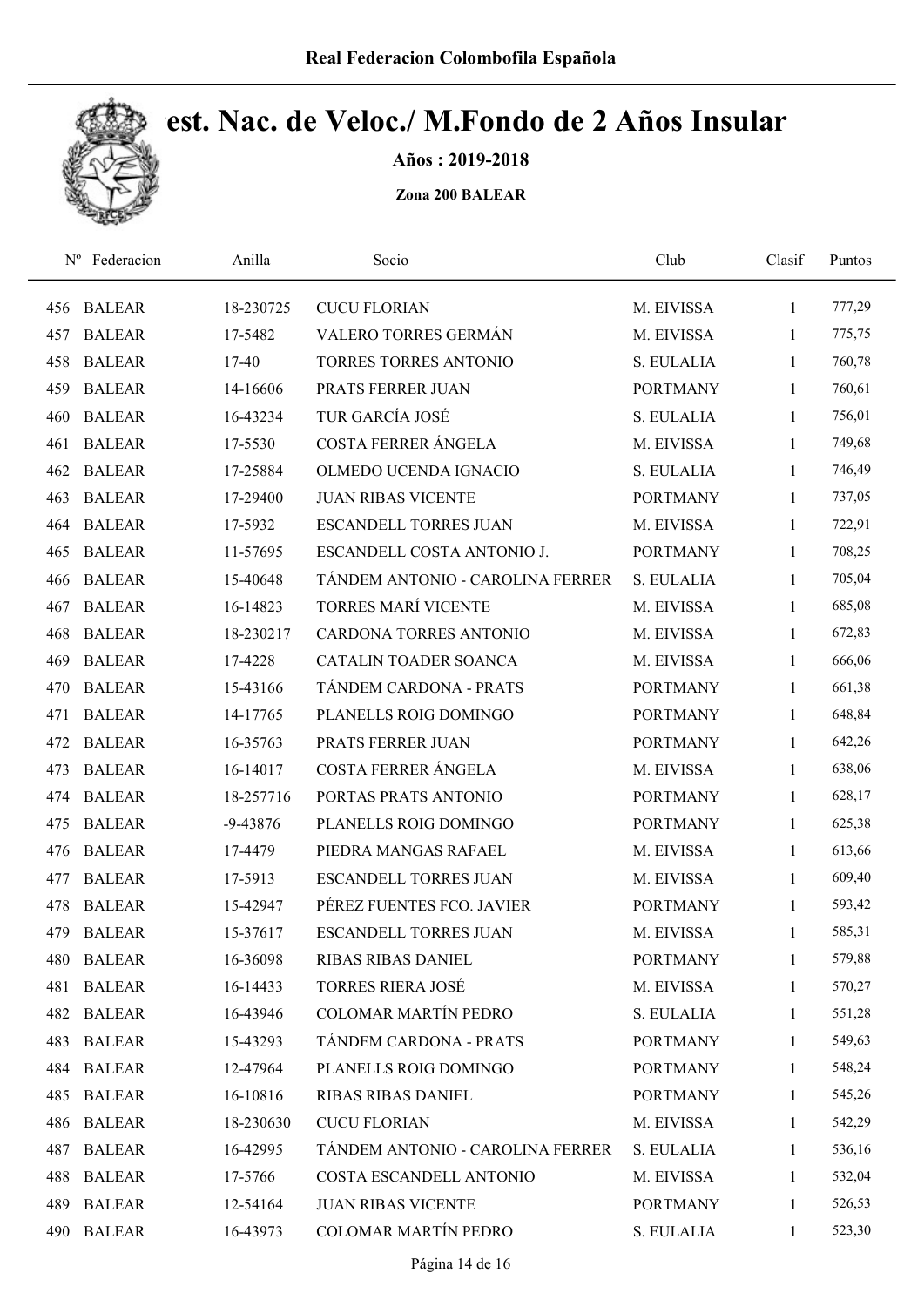

Años : 2019-2018

| $N^{\rm o}$ | Federacion    | Anilla    | Socio                        | Club            | Clasif       | Puntos |
|-------------|---------------|-----------|------------------------------|-----------------|--------------|--------|
| 491         | <b>BALEAR</b> | 17-25252  | TUR GARCÍA JOSÉ              | S. EULALIA      | 1            | 515,40 |
| 492         | <b>BALEAR</b> | 16-35642  | PÉREZ FUENTES FCO. JAVIER    | <b>PORTMANY</b> | 1            | 513,60 |
| 493         | <b>BALEAR</b> | 14-17984  | PORTAS PRATS ANTONIO         | <b>PORTMANY</b> | 1            | 502,69 |
| 494         | <b>BALEAR</b> | 13-39632  | <b>MARÍ JUAN VICENTE</b>     | S. EULALIA      | 1            | 502,37 |
| 495         | <b>BALEAR</b> | 15-42546  | PORTAS PRATS ANTONIO         | <b>PORTMANY</b> | $\mathbf{1}$ | 498,75 |
| 496         | <b>BALEAR</b> | 12-47384  | PORTAS PRATS ANTONIO         | <b>PORTMANY</b> | $\mathbf{1}$ | 487,59 |
| 497         | <b>BALEAR</b> | 16-10820  | <b>RIBAS RIBAS DANIEL</b>    | <b>PORTMANY</b> | $\mathbf{1}$ | 482,73 |
| 498         | <b>BALEAR</b> | 17-29353  | <b>JUAN RIBAS VICENTE</b>    | <b>PORTMANY</b> | 1            | 481,33 |
| 499         | <b>BALEAR</b> | 17-3895   | <b>TORRES GRIVE JUAN</b>     | M. EIVISSA      | 1            | 477,55 |
| 500         | <b>BALEAR</b> | 16-15650  | <b>MARC ANDREI DANIEL</b>    | M. EIVISSA      | 1            | 476,37 |
| 501         | <b>BALEAR</b> | 15-37889  | COSTA ESCANDELL ANTONIO      | M. EIVISSA      | 1            | 460,03 |
| 502         | <b>BALEAR</b> | 15-37559  | <b>COSTA FERRER ÁNGELA</b>   | M. EIVISSA      | 1            | 453,02 |
| 503         | <b>BALEAR</b> | 16-13931  | COSTA ESCANDELL ANTONIO      | M. EIVISSA      | 1            | 452,45 |
| 504         | <b>BALEAR</b> | 15-39162  | <b>TORRES MARÍ VICENTE</b>   | M. EIVISSA      | 1            | 442,20 |
| 505         | <b>BALEAR</b> | 17-4497   | <b>TORRES GRIVE JUAN</b>     | M. EIVISSA      | 1            | 436,32 |
| 506         | <b>BALEAR</b> | 17-30581  | PÉREZ FUENTES FCO. JAVIER    | <b>PORTMANY</b> | $\mathbf{1}$ | 420,43 |
| 507         | <b>BALEAR</b> | 17-5536   | COSTA FERRER ÁNGELA          | M. EIVISSA      | 1            | 409,85 |
| 508         | <b>BALEAR</b> | 16-13798  | RAMÍREZ ROLDÁN JUAN FCO.     | M. EIVISSA      | $\mathbf{1}$ | 394,05 |
| 509         | <b>BALEAR</b> | 12-54266  | <b>JUAN RIBAS VICENTE</b>    | <b>PORTMANY</b> | $\mathbf{1}$ | 378,14 |
| 510         | <b>BALEAR</b> | 14-16570  | PRATS FERRER JUAN            | <b>PORTMANY</b> | $\mathbf{1}$ | 374,53 |
| 511         | <b>BALEAR</b> | 16-35321  | <b>JUAN RIBAS VICENTE</b>    | <b>PORTMANY</b> | 1            | 372,95 |
| 512         | <b>BALEAR</b> | 18-257702 | PORTAS PRATS ANTONIO         | <b>PORTMANY</b> | 1            | 363,58 |
| 513         | <b>BALEAR</b> | 15-42701  | DIMITRIN GEORGIEV SALVKOV    | <b>PORTMANY</b> | 1            | 357,90 |
|             | 514 BALEAR    | 15-40974  | TUR GARCÍA JOSÉ              | S. EULALIA      | $\mathbf{1}$ | 355,52 |
| 515         | <b>BALEAR</b> | 15-43215  | TÁNDEM CARDONA - PRATS       | <b>PORTMANY</b> | 1            | 349,93 |
| 516         | <b>BALEAR</b> | 16-36935  | PRATS RIBAS FRANCISCO        | <b>PORTMANY</b> | $\mathbf{1}$ | 344,49 |
| 517         | <b>BALEAR</b> | 12-53191  | <b>TORRES RIERA JOSÉ</b>     | M. EIVISSA      | 1            | 335,11 |
| 518         | <b>BALEAR</b> | 12-53886  | <b>ESCANDELL TORRES JUAN</b> | M. EIVISSA      | $\mathbf{1}$ | 333,24 |
| 519         | <b>BALEAR</b> | 15-38856  | <b>CURALET FLORIN MUGUR</b>  | M. EIVISSA      | 1            | 331,17 |
| 520         | <b>BALEAR</b> | 15-39823  | COSTA CLAPES RAFAEL          | S. EULALIA      | $\mathbf{1}$ | 301,89 |
| 521         | <b>BALEAR</b> | 16-43880  | COSTA CLAPES RAFAEL          | S. EULALIA      | $\mathbf{1}$ | 301,89 |
| 522         | <b>BALEAR</b> | 16-43996  | <b>COLOMAR MARTÍN PEDRO</b>  | S. EULALIA      | 1            | 300,87 |
| 523         | <b>BALEAR</b> | 16-13956  | COSTA ESCANDELL ANTONIO      | M. EIVISSA      | $\mathbf{1}$ | 296,36 |
|             | 524 BALEAR    | 15-37996  | PRATS TORRES MIGUEL ÁNGEL    | M. EIVISSA      | 1            | 292,50 |
| 525         | <b>BALEAR</b> | 18-229288 | COSTA FERRER ÁNGELA          | M. EIVISSA      | $\mathbf{1}$ | 271,54 |